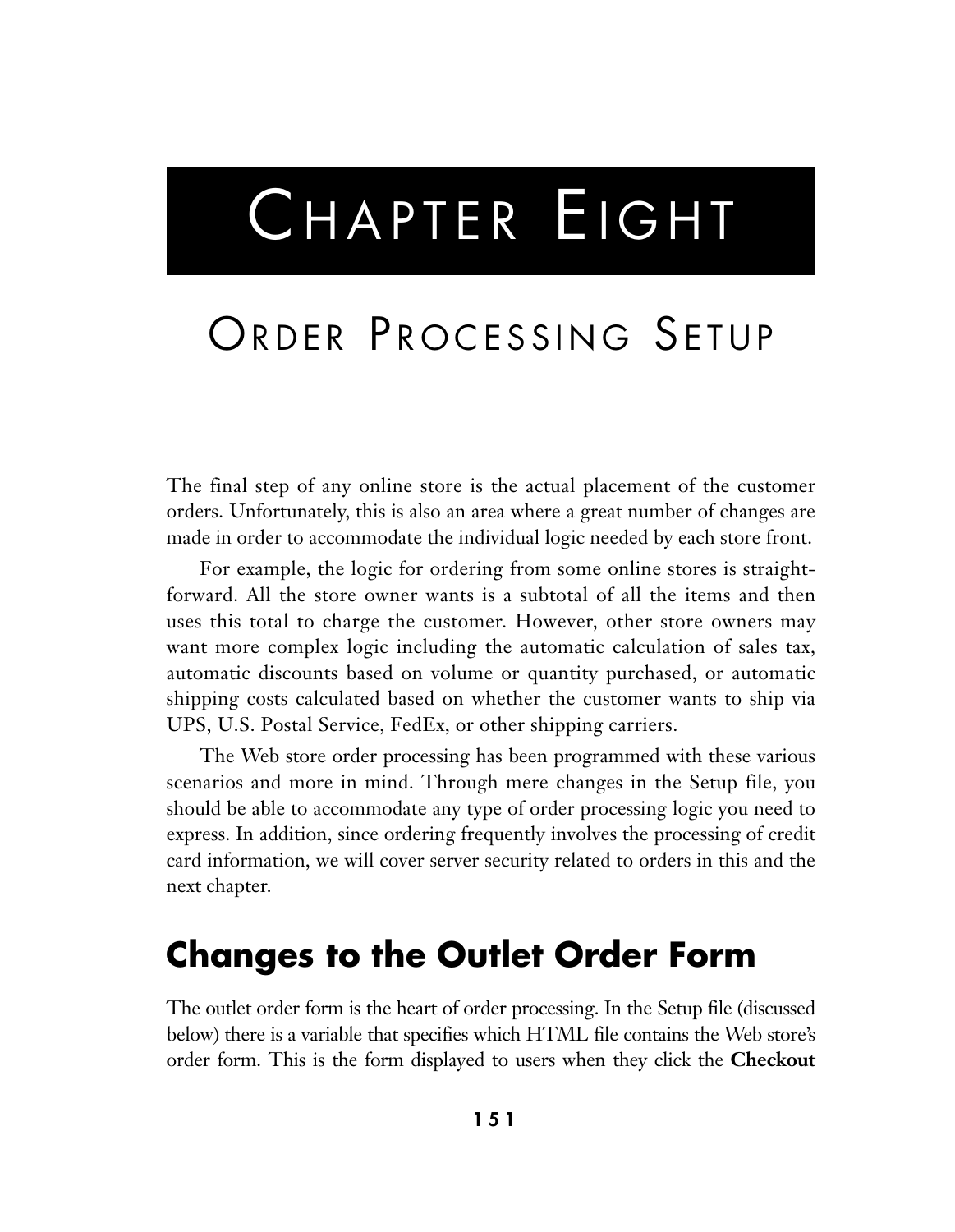**Stand** button while they are shopping. The Web Store script displays the contents of their cart as well as a form on which they can fill in information related to the order they are placing. By default, this file generally called **outlet\_order\_form.html**.

You may wonder, if this is a static HTML file, how dynamic information such as the user's cart contents can be displayed inside the HTML form. The answer lies in the fact that the **web\_store.cgi** script actually filters the outlet order form before displaying it. When **web\_store.cgi** finds certain tags, it replaces them with this dynamic information.

The two tags the script looks for are the form tag and the tag that lets the **web\_store.cgi** script know where to place the displayed cart contents. The first tag is the FORM tag. If the script finds any line that contains a <FORM string in it (FORM tag), it will replace this with a new <FORM> tag that actually points to the script specified in the Setup file for order processing (**\$sc\_order\_script\_url**). Special hidden input-field tags that include information about the user's current cart i.d. are also presented after the replaced <FORM> tag. For example, the following line in the default **outlet\_order\_form.html** file would be replaced when it is filtered by **web\_store.cgi**:

<FORM ACTION = "web\_store.cgi" METHOD = "post">

An example of the code that would replace it appears below.

```
<FORM ACTION="https://www.yourdomain.com/cgi-
bin/Web_store/web_store.cgi" METHOD="post">
<INPUT TYPE = "hidden" NAME = "page"
            VALUE = "[PREVIOUS PAGE]">
<INPUT TYPE = "hidden" NAME = "cart_id"
            VALUE = "[CART ID]">
```
Also, the tag <H2>CART CONTENTS HERE</H2> automatically gets replaced with a display of the user's cart contents. Figure 8.1 displays an example of what the resulting Web store order form would look like.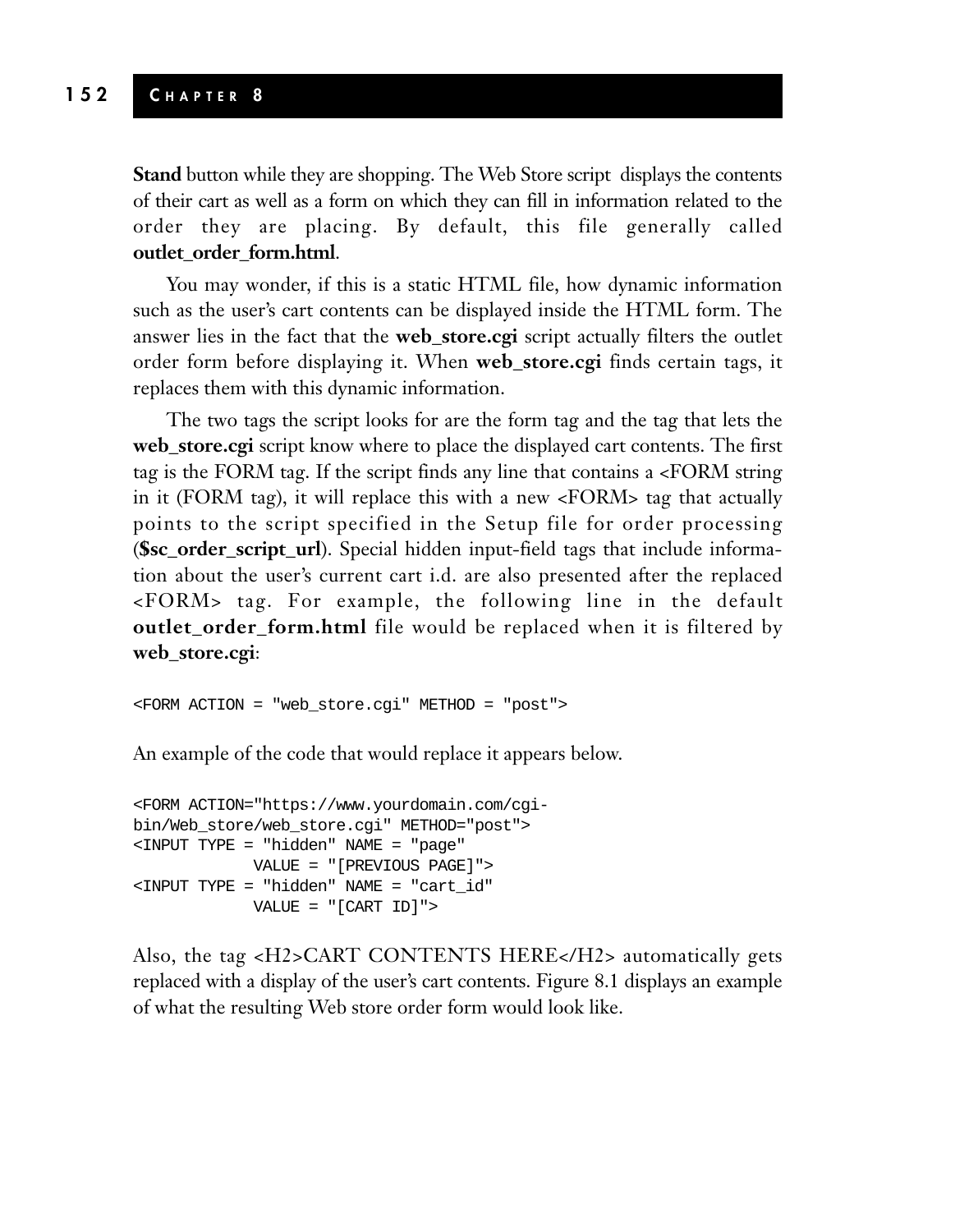|                       | Gotte: http://www.youtdonain.com/cglibin/wish_store/web_store.cgl |                                       |   |             |
|-----------------------|-------------------------------------------------------------------|---------------------------------------|---|-------------|
| <b>Description</b>    | Optimes                                                           | Price After Options Quantity Subtatal |   |             |
| The word Entropy      |                                                                   | 15.98 \$TUS                           | 3 | 47.94 \$175 |
| The sumber 1          |                                                                   | 10.98 \$T/S                           | 1 | 10.98 \$US  |
| The letter E          | Times New Roman 0.00,<br>Bad 0.00                                 | 12.98.\$135                           | ž | 25.96 \$US  |
|                       | Fre-rhipping Orand Total = 84.88 \$US<br>Grand Total: 84.88 \$US  |                                       |   |             |
| Personal Information: |                                                                   |                                       |   |             |
| Nane(First & Last)    |                                                                   |                                       |   |             |
| Billing Address:      |                                                                   |                                       |   |             |
| <b>Street</b>         |                                                                   |                                       |   |             |
| Cirv.                 | $Z_{\rm F}$<br>State:                                             | Constry.                              |   |             |
|                       | Mailing Address (If Different):                                   |                                       |   |             |
| Street                |                                                                   |                                       |   |             |
| City:                 | State: Zip:                                                       | County.                               |   |             |
|                       | Fax                                                               |                                       |   |             |
| Phone:                |                                                                   |                                       |   |             |
| $E-Mal$               |                                                                   |                                       |   |             |
| <b>URL</b>            |                                                                   | Request Link: IT                      |   |             |

Figure 8.1 Sample order form display.

The rest of the order form contains the actual input elements for users to enter when they wish to make an order. Obviously, users need to enter certain basic information such as first name, last name, address to send the order to, how they intend to pay for the order, and more. In the Setup file discussion below, you will find that there is an array that specifies the names of the <INPUT> tags you can use on the form. These input tags must have two-digit numbers preceding them so that the Web store script can automatically determine the correct order to display the information back to the user once it has been entered in. An example of the HTML that exists in **outlet\_order\_form.html** appears below: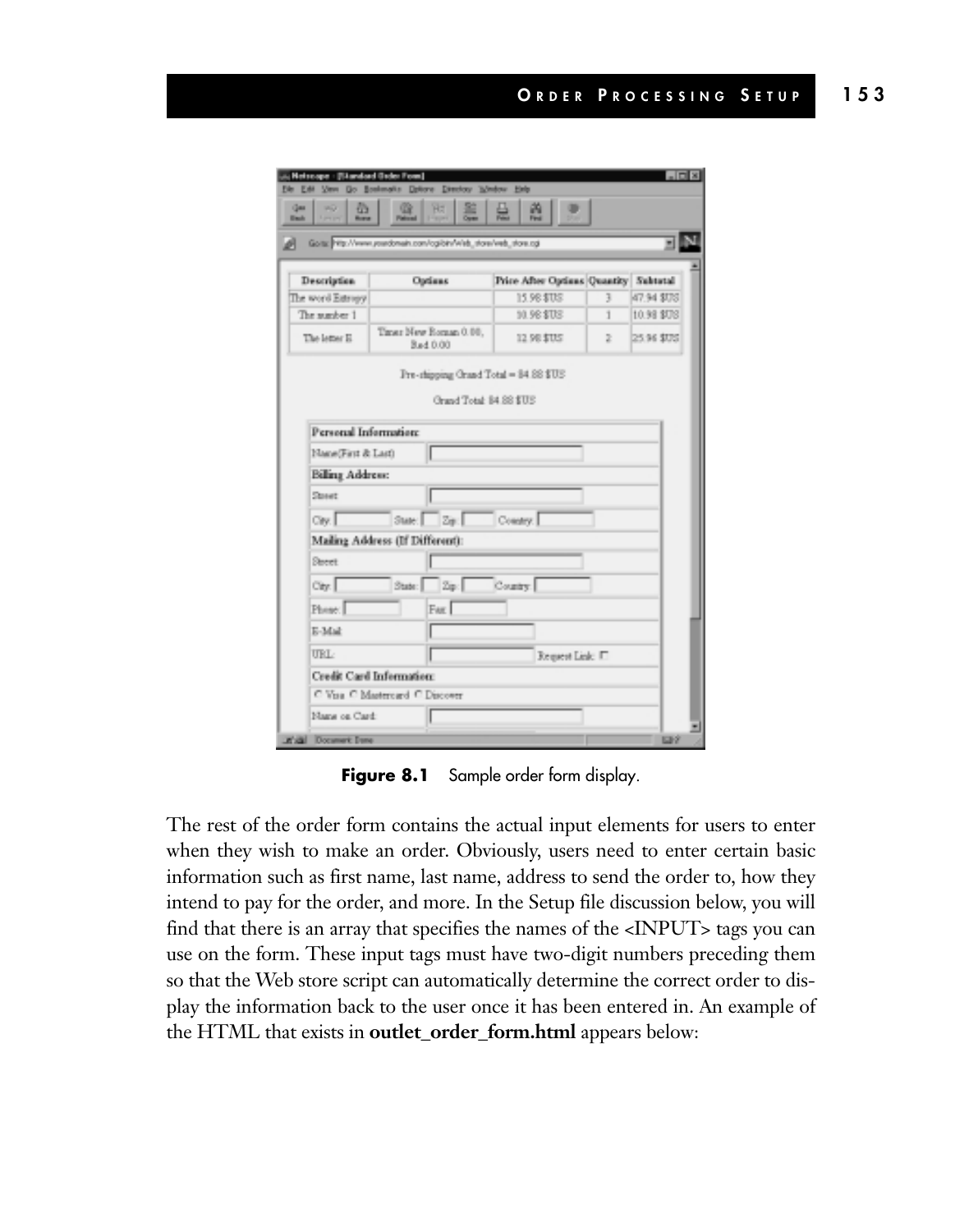#### **154 C HAPTER 8**

```
<HTML>
<HEAD>
<TITLE>Standard Order Form</TITLE>
</HEAD>
<BODY BGCOLOR="#ffffff">
<!-- The following will be replaced with
     another form tag plus hidden input fields
-->
<FORM ACTION = "web_store.cgi" METHOD = "post">
<!-- The following will be replace with
     the contents of the users cart
-->
<H2>CART CONTENTS HERE</H2>
<CENTER>
<TABLE WIDTH="90%" BORDER="3" CELLPADDING="2">
<TR>
<TD COLSPAN="2"><FONT SIZE=+1>Personal Information:</FONT></TD>
</TR><TR><TD>Name(First & amp; Last)</TD>
<TD><INPUT TYPE="text" NAME="01-name" SIZE="30" MAXLENGTH="30"></TD>
\langle TR><TR>
<TD COLSPAN="2"><FONT SIZE="+1">Billing Address:</FONT></TD>
</TR><TR>
<TD>Street:</TD>
<TD><INPUT TYPE="text" NAME="02-b_street_address" SIZE="30"></TD>
</TR><TR>
<TD COLSPAN="2">City:
<INPUT TYPE="text" NAME="03-b_city" SIZE="10">
<INPUT TYPE="text" NAME="03-b_city" SIZE="10">
State:
<INPUT TYPE="text" NAME="04-b_state" SIZE="2" MAXLENGTH="8">
Zip:
<INPUT TYPE="text" NAME="05-b_zip" SIZE="5" MAXLENGTH="5">
Country:
```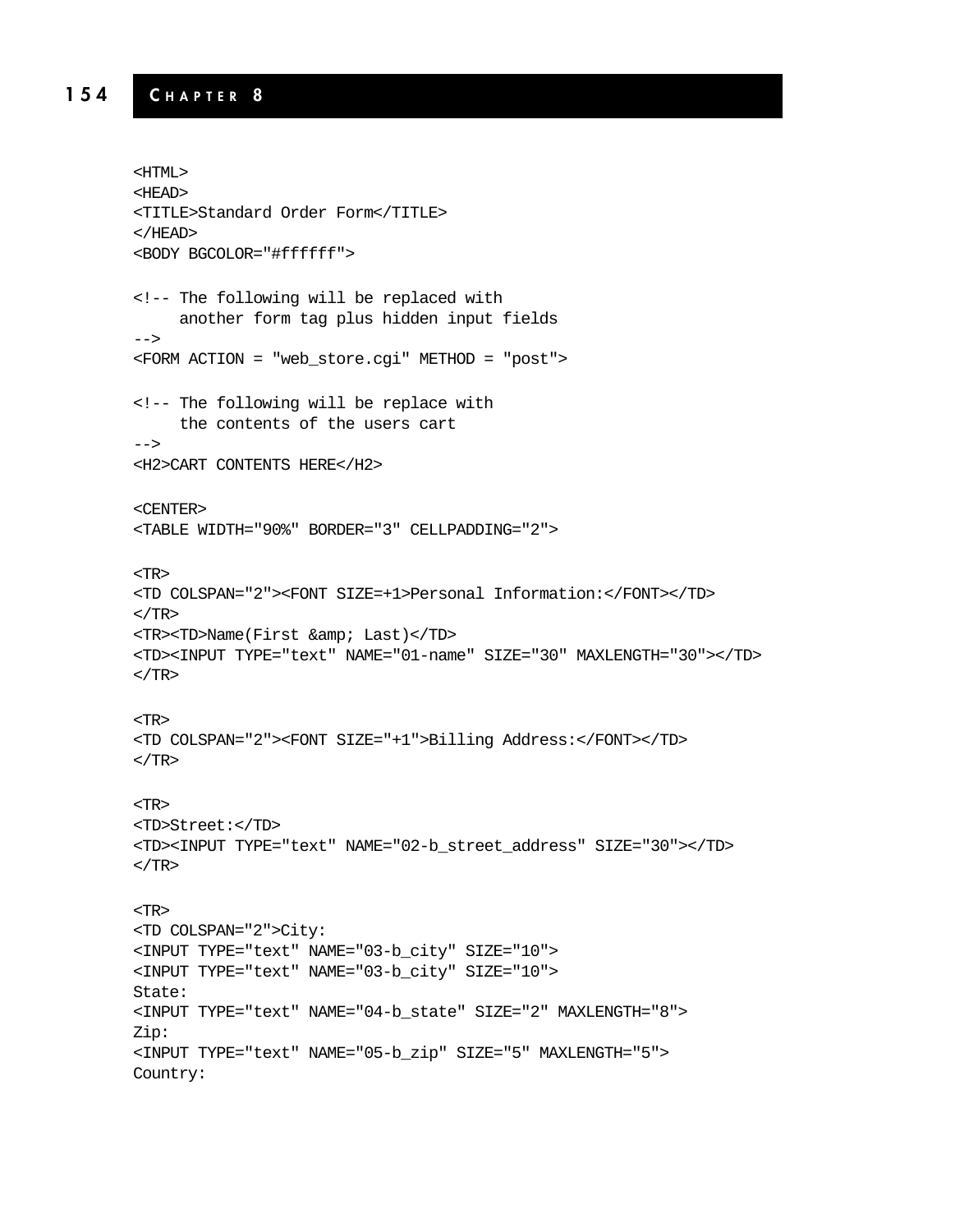```
<INPUT TYPE="text" NAME="06-b_country" SIZE="10" MAXLENGTH="20">
</TD></TR><TR>
<TD COLSPAN="2"><FONT SIZE="+1">Mailing Address (If
Different):</FONT></TD>
</TR><TR>
<TD>Street:</TD>
<TD><INPUT TYPE="text" NAME="07-m_street_adress" SIZE="30"></TD>
</TR><TR>
<TD COLSPAN="2">
City:
<INPUT TYPE="text" NAME="08-m_city" SIZE="10"> State:
<INPUT TYPE="text" NAME="09-m_state" SIZE="2" MAXLENGTH="8">
Zip:
<INPUT TYPE="text" NAME="10-m_zip" SIZE="5"
MAXLENGTH="5">Country:
<INPUT TYPE="text" NAME="11-m_country" SIZE="10" MAXLENGTH="20">
\langle /TD>
\langle/TR><TR>
<TD>
Phone:
<INPUT TYPE="text" NAME="12-phone" SIZE="10" MAXLENGTH="12">
</TD><TD>
Fax:
<INPUT TYPE="text" NAME="13-fax" SIZE="10" MAXLENGTH="12">
</TD></TR><TR>
<TD>
E-Mail:
\langleTD><TD>
<INPUT TYPE="text" NAME="14-e-mail" MAXLENGTH="30">
\rm </TD</TR>
```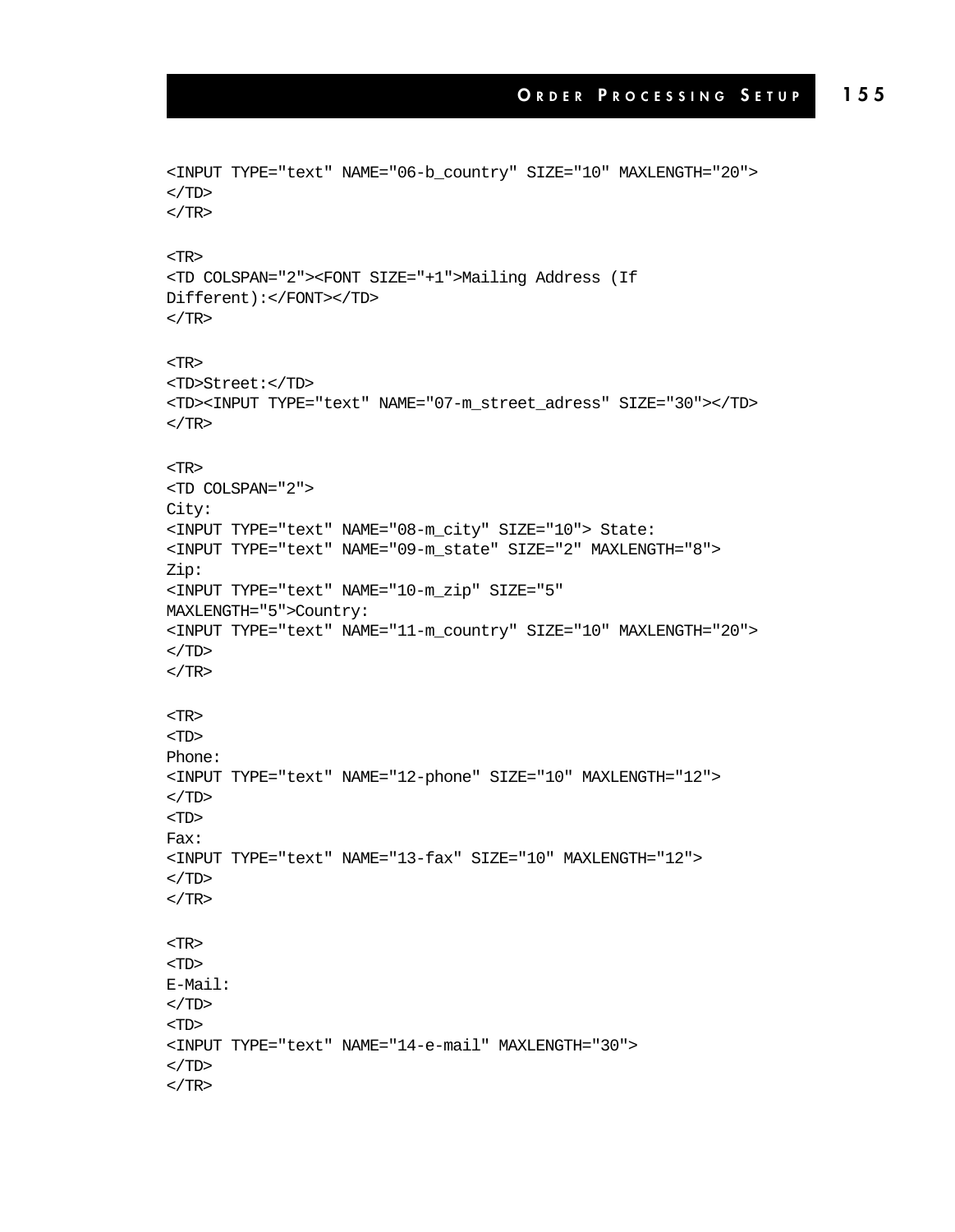```
<TR>
<TD>
URL:
</TD>
<TD>
<INPUT TYPE="text" NAME="15-URL" MAXLENGTH="30"> Request Link:
<INPUT TYPE="checkbox" NAME="16-link" VALUE="on">
\langle TD>
</TR><TR>
<TD COLSPAN="2">
<FONT SIZE="+1">Credit Card Information:</FONT>
</TD></TR><TR>
<TD COLSPAN="2">
<INPUT TYPE="radio" NAME="17-type_of_card" VALUE="visa">Visa
<INPUT TYPE="radio" NAME="17-type_of_card"
VALUE="mastercard">Mastercard
<INPUT TYPE="radio" NAME="17-type_of_card" VALUE="discover">Discover
\langleTD>
\rm < /TR> \rm<TR>
<TD>
Name on Card:
\rm < /TD> \rm<TD>
<INPUT TYPE="text" NAME="19-cardname" SIZE="30" MAXLENGTH="30">
\rm < /TD> \rm</TR><TR>
<TD>
Number:
</TD><TD><INPUT TYPE="text" NAME="20-card_number" MAXLENGTH="20">
</TD></TR>
```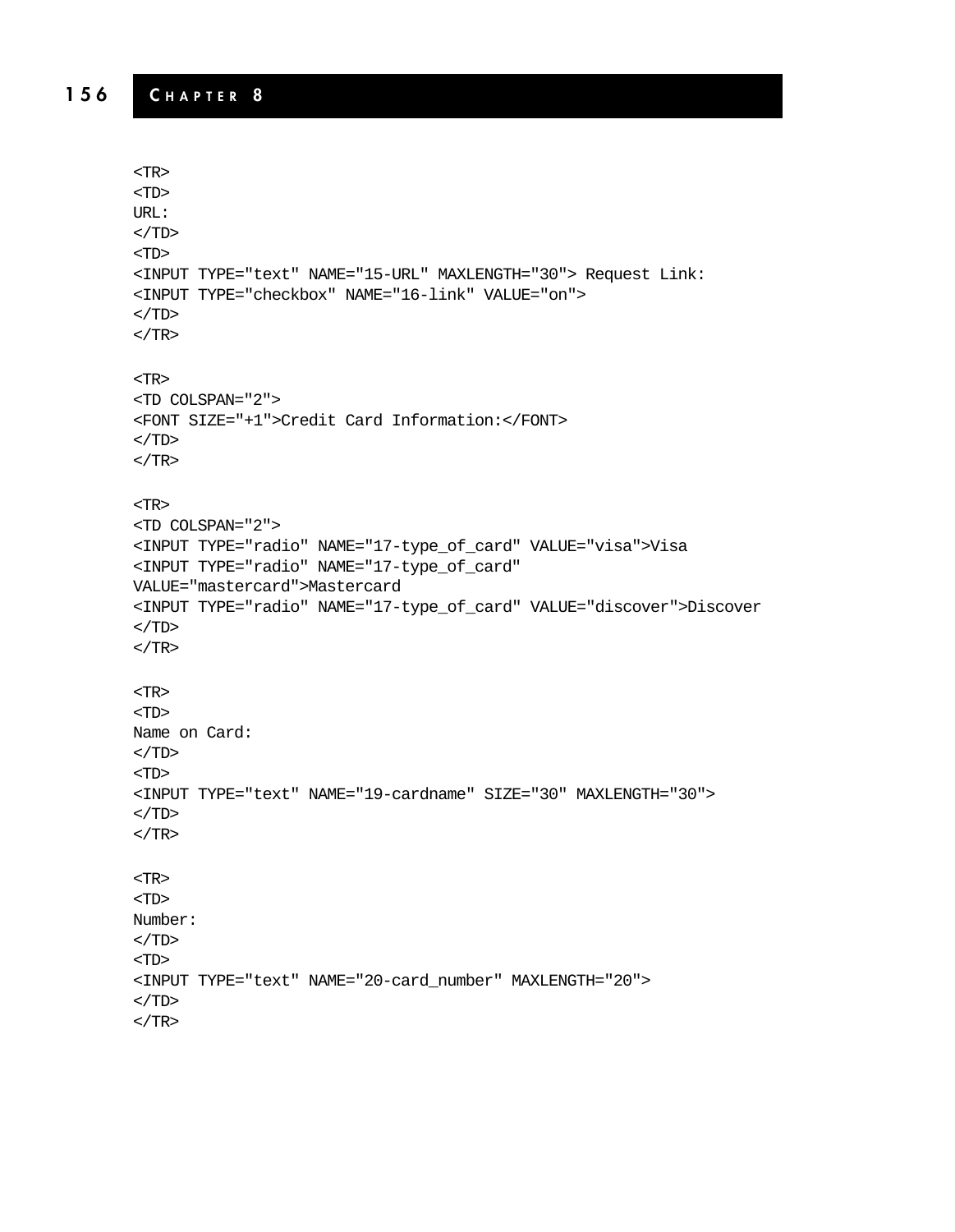```
<TR>
<TD>
Exp. Date:
</TD><TD>
<INPUT TYPE="text" NAME="21-ex_date" SIZE="10" MAXLENGTH="10">
</TD></TR></TABLE>
</CENTER>
<CENTER>
<P>
Allow 3-4 weeks for delivery. Shipping prices and delivery times may
vary when shipping to cities outside the continental US.
P<INPUT TYPE=reset>
<INPUT TYPE=submit NAME = "submit_order_form_button"
            VALUE = "Submit Secure Order"><BR>
</CENTER>
</FORM>
</BODY></HTML>
```


Notice that the bottom of the HTML form contains an <INPUT> submit button. You can change the caption on this button to whatever you want. For example, you may wish to simply call it "Submit Order" if your server is not really a secure server. However, you absolutely must keep the **NAME** of the <INPUT> tag equal to **submit\_order\_form\_button**.

To summarize, there are four things to keep in mind when editing the **outlet\_order\_form.html** file. First, the <FORM> tag must exist so that the web\_store.cgi script can replace it with the appropriate form tag along with hidden variables that need to be passed along such as the user's cart id. Second, the **<H2>CART CONTENTS HERE</H2>** must exist so that it can be replaced with the actual user's cart contents. Third, the form variables for the order form that are specified in the Setup file must exist in the order form HTML file so that the user can fill them out. (The Setup file will be discussed in greater detail below.) Fourth, the **submit\_order\_form\_button** submit tag must be in the form so that the form can actually be sent to the **web\_store.cgi script**.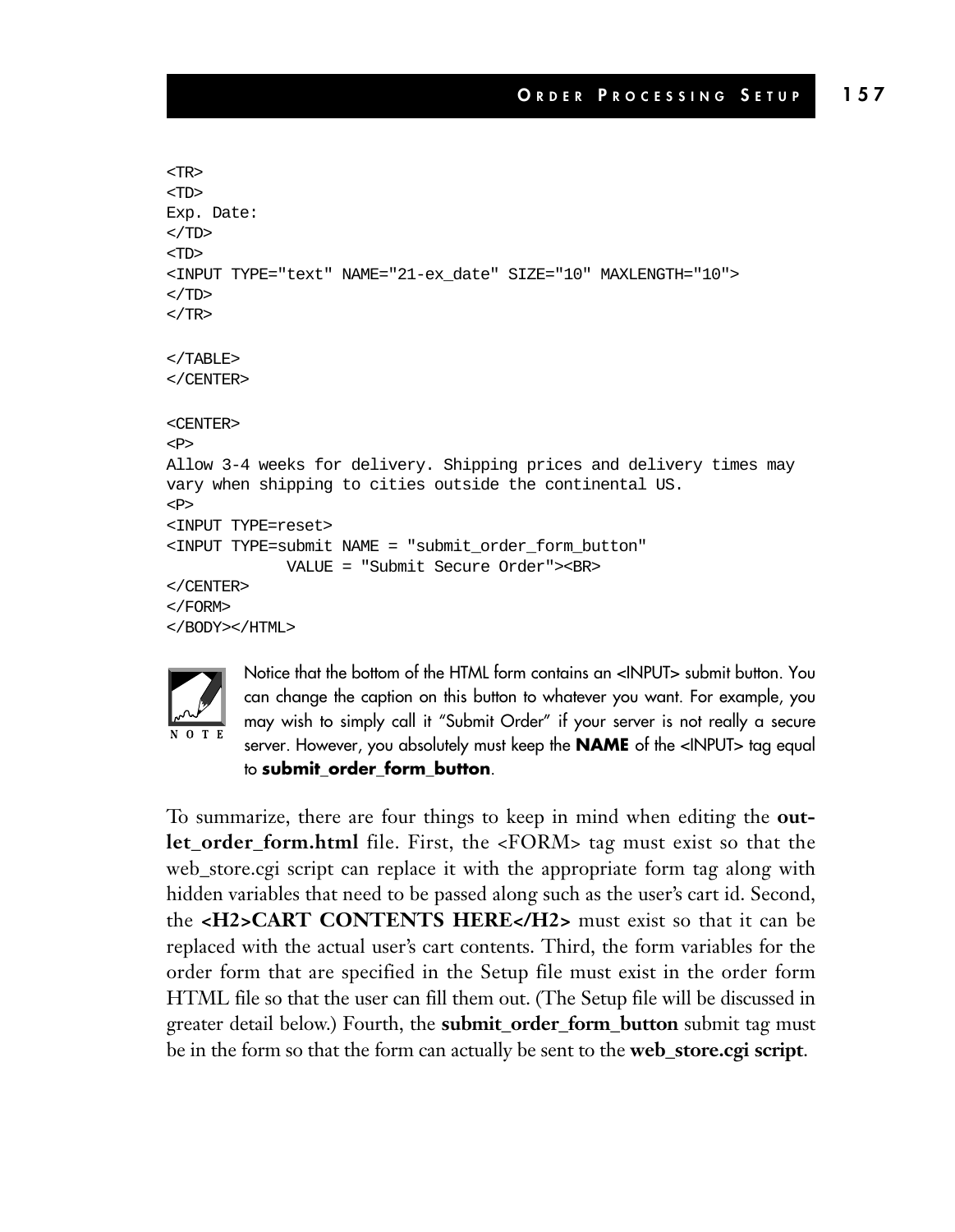**Changes to the Setup File**

Like most of the other parameters for the Web store, the ordering logic is specified inside the Setup file. The following is a list of variable inside the Setup file that affect order processing. Example values for these fields will be displayed below the total descriptions for these fields.

- **\$sc\_mail\_lib\_path** is the location of **mail-lib.pl**, which is used to mail nonencrypted email.
- **\$sc\_order\_lib\_path** is the location of **web\_store\_order\_lib.pl**, which contains the routines that process orders.
- **\$sc\_pgp\_lib\_path** is the location of **pgp-lib.pl**, which has a routine to automatically encrypt final cart orders for sending in email or logging to a file. You must have installed PGP on your Web server and configured it for use previously. Setting up and using PGP with the Web store will be discussed further in Chapter 9.
- **%sc\_order\_form\_array** is the associative array of form variables that are used on the order form to send in an order. These variables may ask for the user's name, address, or other information. The array maps a form field name with a descriptive name so that a well-formatted email will be produced later.

The form field names must begin with a two-digit number followed by a dash. For example, the descriptive field name **First Name** might correspond with a field name **01-fname**. The prefixed numbers tell the Web store script what order to process the form variables when the orders finally get emailed or logged to a file. Thus, **01-fname** would be processed before **02-lname**. The prefixed number is used so that the Web store can sort the values from the form. If the example order form from the previous section was to be sent, this variable would look like the following code:

```
%sc_order_form_array =('01-name', 'Name',
     '02-b_street_address', 'Billing Address Street',
     '03-b_city', 'Billing Address City',
     '04-b_state', 'Billing Address State',
```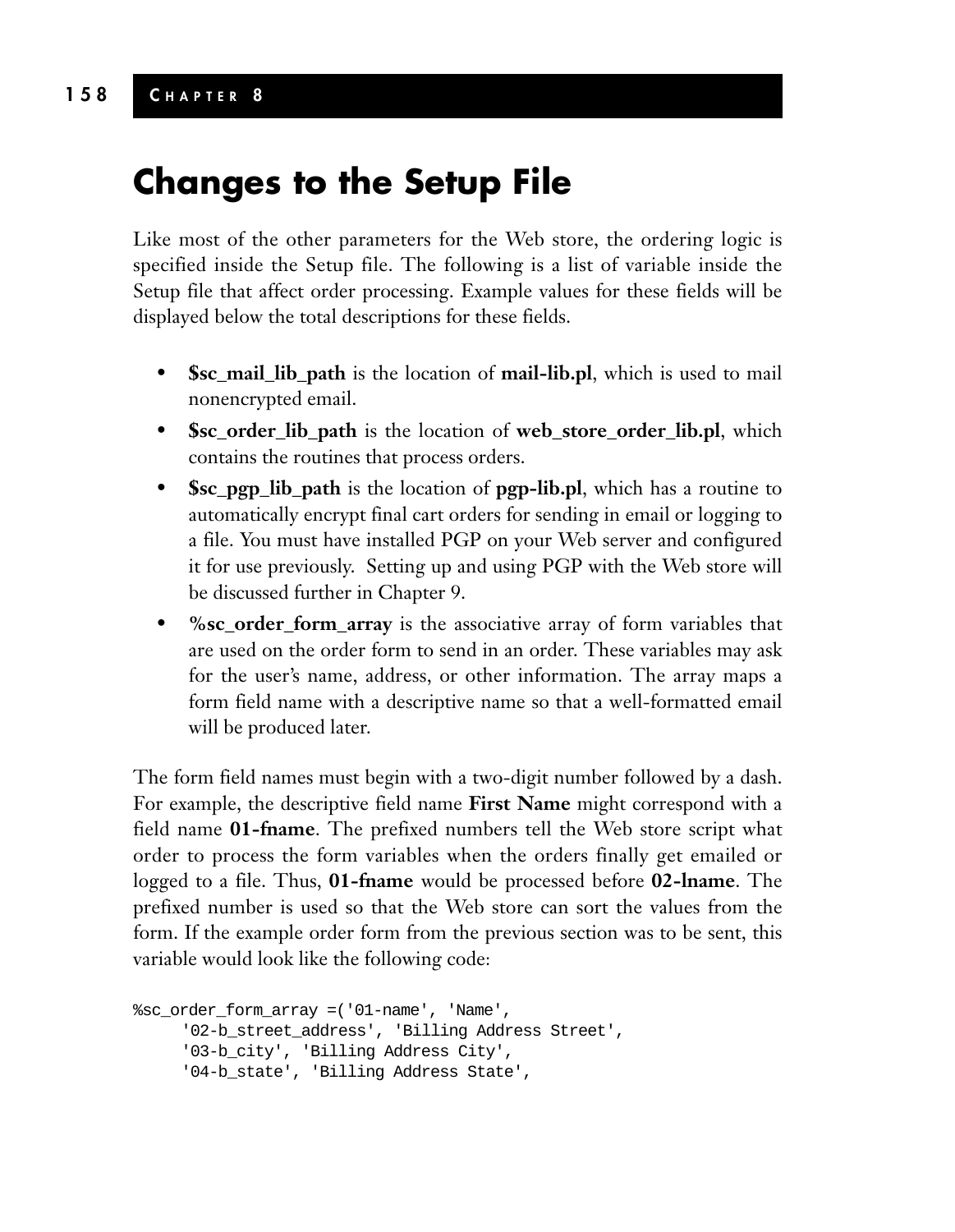```
'05-b_zip', 'Billing Address Zip',
'06-b_country', 'Billing Address Country',
'07-m_street_adress', 'Mailing Address Street',
'08-m_city', 'Mailing Address City',
'09-m_state', 'Mailing Address State',
'10-m_zip', 'Mailing Address Zip',
'11-m_country', 'Mailing Address Country',
'12-phone', 'Phone Number',
'13-fax', 'Fax Number',
'14-e-mail', 'Email',
'15-URL', 'URL',
'16-link', 'Link',
'17-type_of_card', 'Type of Card',
'18-cardname', 'Name Appearing on Card',
'19-card_number', 'Card Number',
'20-ex_date', 'Card Expiration',
'22-shipping', 'Shipping Method');
```


Remember to always define the numbers as *two* digits. This should be done because the array elements are sorted on their string value rather than their numeric value. Thus, a string like **12** actually comes before **3** because the ASCII value of the first character in the string **12** is less than **3**. To avoid this problem, all the numbers in this array should have two digits. In a string comparison, **12** is greater than **03**.

- **@sc\_order\_form\_required\_fields** is an array containing the form field names (as defined in **%sc** order form array) that are required fields. The order will not be processed without these field names being entered on the form. If the user fails to enter any of these fields into the order form, the script will inform them of which fields they failed to enter.
- **\$sc\_order\_with\_hidden\_fields** is **yes** or **no**. If you want to submit orders to another server or to a MAILTO: URL, then you can use this option to make sure that hidden fields are actually generated with the contents of the cart in them. Chapter 9 goes into more detail regarding situations where you may wish to submit the cart information with hidden fields.

The following variables determine the shipping logic. While a brief overview of them is given below, subsequent sections in this chapter will go into greater detail as to examples of their use: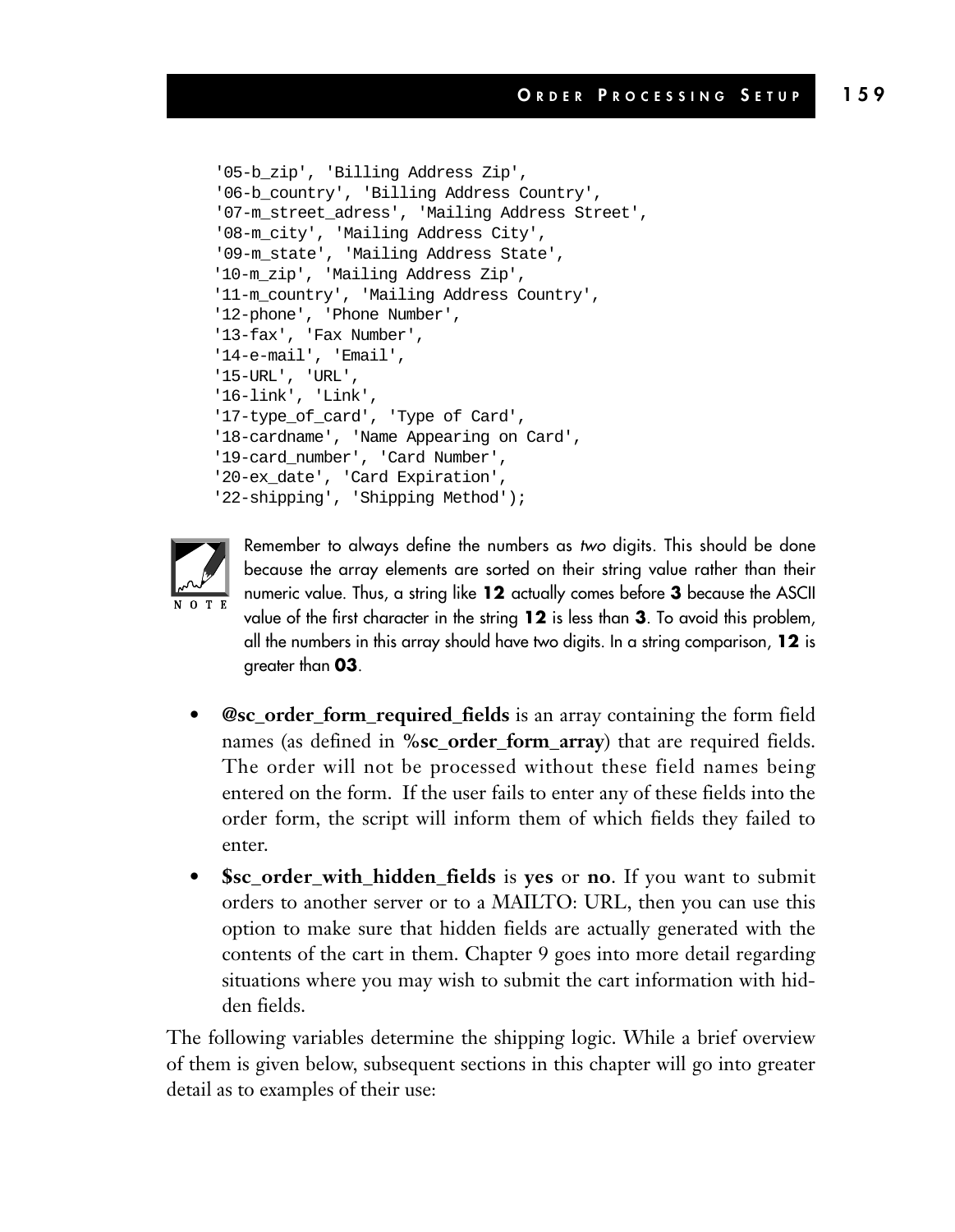#### **160 C HAPTER 8**

- **\$sc\_calculate\_discount\_at\_display\_form** is a numerical variable that tells the script how to calculate discounts at the display of the order form. If this value is **0**, it tells the script not to process discounts at the display of the order form at all. If the value is **1**, **2**, or **3** then the script will process discounts relative to the numbers that are set for other order-processing variables.
- **\$sc\_calculate\_discount\_at\_process\_form** is just like the above variable but instead of telling the script how to process discounts at the stage where the order form is displayed, it tells the script how to process discounts at the stage where the order form has been submitted and is currently being processed.
- **\$sc\_calculate\_shipping\_at\_display\_form** is a numerical variable that tells the script how to calculate shipping costs at the display of the order form. If this value is **0**, it tells the script not to process shipping at the display of the order form at all. If the value is **1**, **2**, or **3,** then the script will calculate shipping relative to the numbers that are set for other order-processing variables.
- **\$sc\_calculate\_shipping\_at\_process\_form** is just like the preceding variable but instead of telling the script how to process shipping at the stage where the order form is displayed, it tells the script how to process shipping at the stage where the order form has been submitted and is currently being processed.
- **\$sc\_calculate\_sales\_tax\_at\_display\_form** is a numerical variable that tells the script how to calculate sales tax at the display of the order form. If this value is 0, it tells the script not to process sales tax at the display of the order form at all. If the value is 1, 2, or 3 then the script will process sales tax relative to the numbers that are set for other order processing variables.
- **\$sc\_calculate\_sales\_tax\_at\_process\_form** is just like the above variable but instead of telling the script how to process sales tax at the stage where the order form is displayed, it tells the script how to process sales tax at the stage where the order form has been submitted and is currently being processed.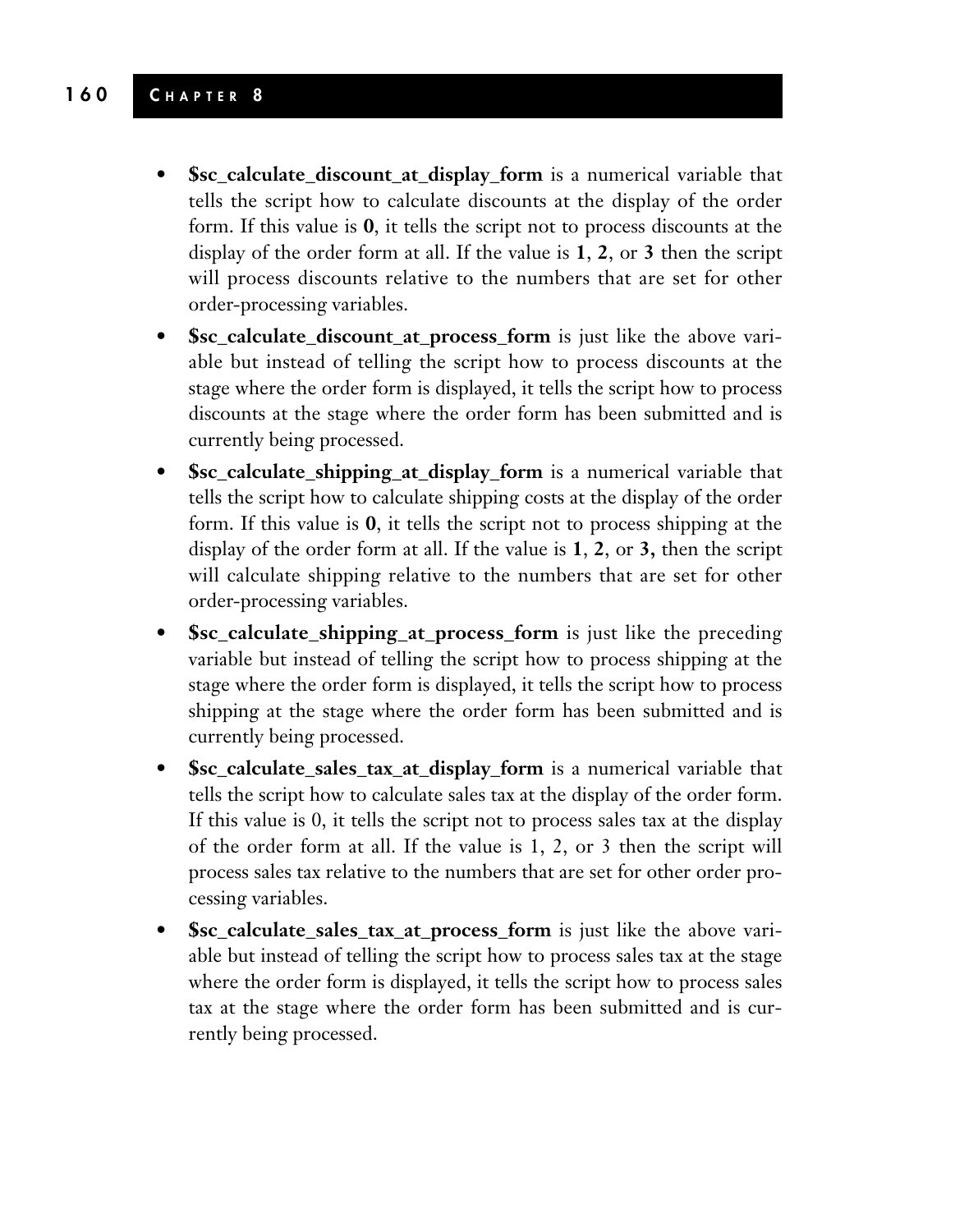- **@sc\_order\_form\_shipping\_related\_fields** is an array containing the names of the form variables on the order form that will be used in calculating shipping. If you are calculating shipping without regard to form values, leave this array empty. The field names here correspond to the form field names in the **%sc\_order\_form\_array**.
- **@sc\_order\_form\_discount\_related\_fields** is an array containing the names of the form variables on the order form that will be used in calculating a discount for the user. If you are calculating a discount without regard to form values, leave this array empty. The field names here correspond to the form field names in the **%sc\_order\_form\_array**.
- **@sc\_shipping\_logic** is an array containing the logic for applying the shipping cost to the order. Each criteria is a separate list element. The fields within the criteria are pipe-delimited (1).

The values of the criteria are equal whole values (such as UPS or 5 or 11) or they can be ranges separated by hyphens (for example,  $1-5$ ,  $1-$ ,  $-5$ ). If a second number is left off the hyphen, then the range is open-ended up to the value defined by the hyphen. For example, "5–" means anything greater than or equal to 5.

The first fields correspond to the fields in the **@sc\_order\_form\_shipping\_related\_fields** array. If this array is empty, then no fields in **@sc\_shipping\_logic** will correspond to the shipping.

The next field is the subtotal amount to compare against if you are determining shipping cost based on the total sum of money needed to purchase what is in the cart.

The following field after that is the quantity of items to compare against to determine shipping based on quantity.

The next field after quantity is the measured total of items based on the measured field index determined in the cart setup above.

The final field is the amount of money the shipping will be if the criteria is matched in the above fields. If the value is followed by a **%** symbol, then the value of the shipping will be a percentage of the current subtotal.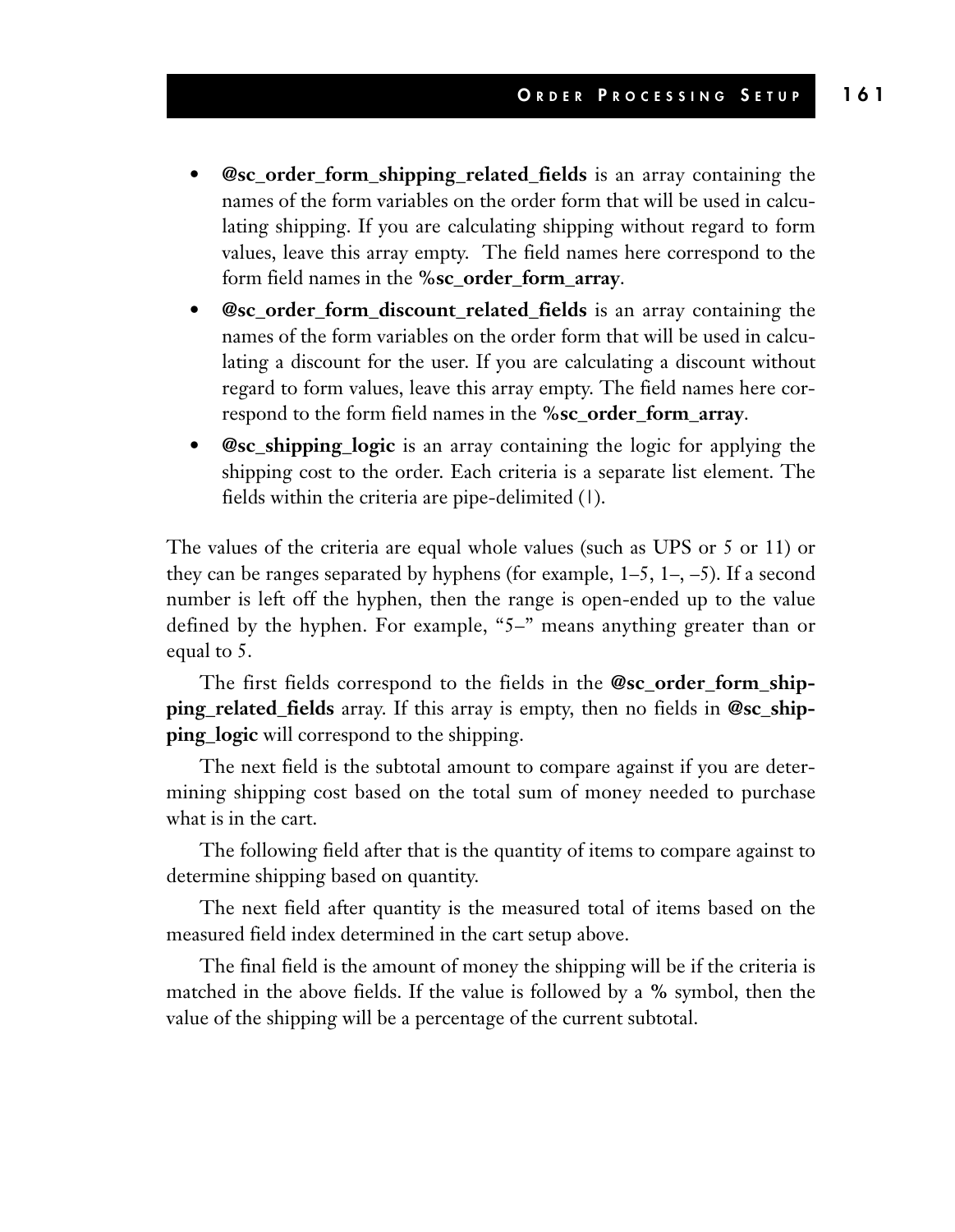#### **162 C HAPTER 8**

- **@sc\_discount\_logic** is an array containing the logic for applying a discount to the order. The discount is calculated as a dollar amount. Do not make the amounts negative. The Web store automatically subtracts the values in this array from the subtotal when the discount is calculated.
- **\$sc\_sales\_tax** is the value of sales tax. For example, Maryland has a 5 percent sales tax, so this value would be **.05** or (5/100).
- **\$sc\_sales\_tax\_form\_variable** is the name of a form variable that will be used on the order form to determine if the sales tax is applicable. For example, **05-b\_state** could be a form variable that would determine whether the customer needs to have sales tax applied. This variable corresponds to the **%sc\_order\_form\_array** form field names.
- **@sc\_sales\_tax\_form\_value** are the possible, case insensitive values that the form variable above (**\$sc\_sales\_tax\_form\_variable**) should be equal to in order to apply sales tax. For the Maryland sales tax example, this would be an array containing **md** and **maryland**.
- **\$sc\_order\_email** is the email address to send orders to. Do not forget to "escape" the @ symbols with a backslash character:

"you@yourdomain.com" must be written as: "you\@yourdomain.com"

- **\$sc\_send\_order\_to\_email** should be set equal to **yes** if you want orders sent to the above email address.
- **\$sc\_send\_order\_to\_log** should be set equal to **yes** if you want the orders to be recorded in a local log file.
- **\$sc\_order\_log\_file** is the path and filename of the logfile where you want orders recorded if the above variable is **yes**.
- **\$sc\_order\_check\_db** should be set equal to **yes** if you want to use the database routines to double-check that the user has not attempted to fool around with the database by entering in values for items based on form manipulation. The Web store script double-checks to see if the price in the cart for the item being ordered is the same as the recorded price in the database file.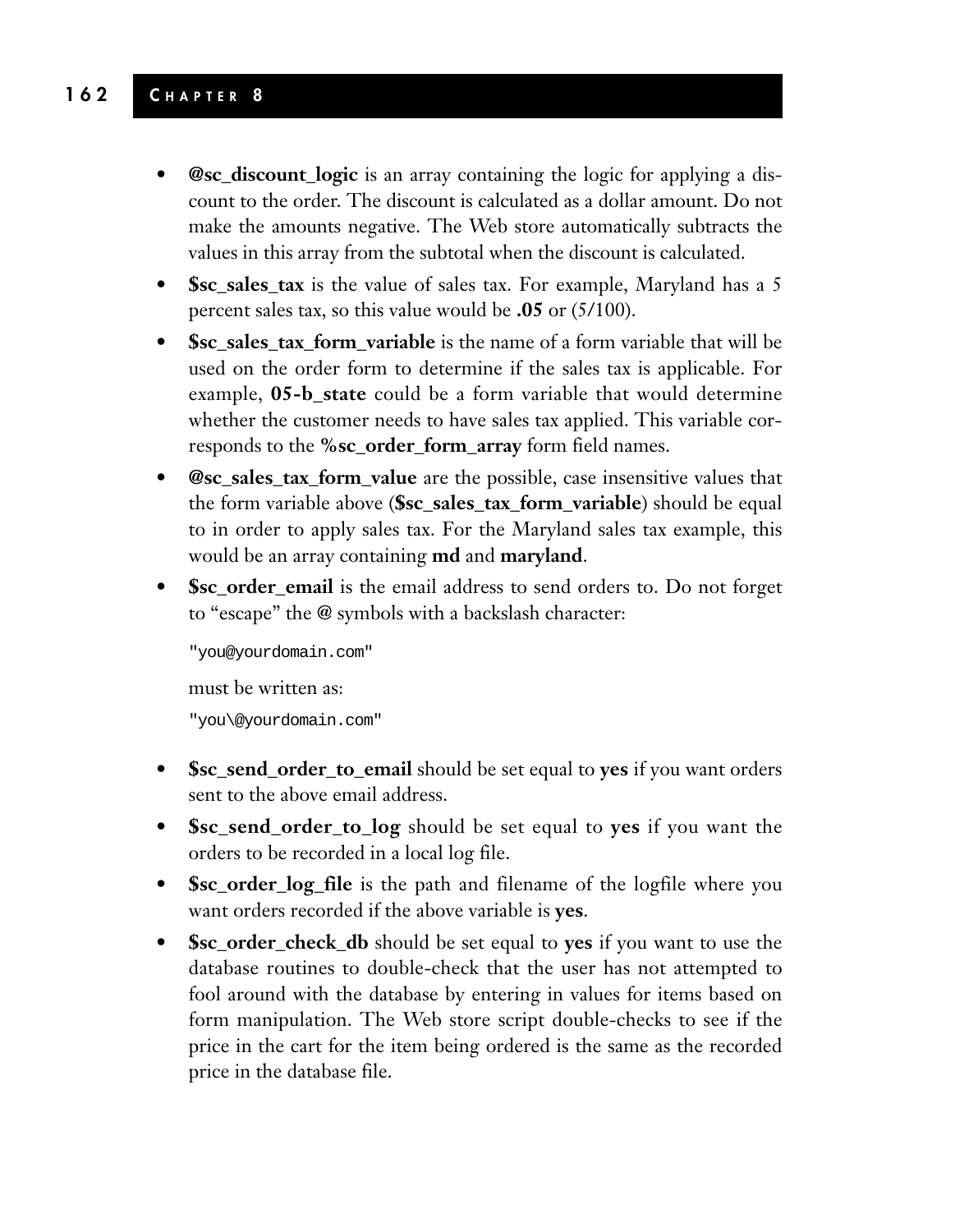- **\$sc\_use\_pgp** should be set equal to**yes** if you want to use the PGP library to communicate with PGP for encrypting orders. You must have previously installed PGP on your system and set up your public/private key pairs. This process will be discussed in more detail in Chapter 9.
- **\$sc\_pgp\_temp\_file\_path** is the path where you want the PGP program to generate temporary files. This should be a directory that is writable to the Web server.

The following is a list of example values for the variables that have been discussed above:

```
$sc_mail_lib_path = "./Library/mail-lib.pl";
$sc_order_lib_path = "./Library/web_store_order_lib.pl";
$sc_pgp_lib_path = "./Library/pgp-lib.pl";
$sc_order_lib_path = "./Library/web_store_order_lib.pl";
$sc_order_script_url = "web_store.cgi";
%sc_order_form_array =('01-name', 'Name',
     '02-b_street_address', 'Billing Address Street',
     '03-b_city', 'Billing Address City',
     '04-b_state', 'Billing Address State',
     '05-b_zip', 'Billing Address Zip',
     '06-b_country', 'Billing Address Country',
     '07-m_street_adress', 'Mailing Address Street',
     '08-m_city', 'Mailing Address City',
     '09-m_state', 'Mailing Address State',
     '10-m_zip', 'Mailing Address Zip',
     '11-m_country', 'Mailing Address Country',
     '12-phone', 'Phone Number',
     '13-fax', 'Fax Number',
     '14-e-mail', 'Email',
     '15-URL', 'URL',
     '16-link', 'Link',
     '17-type_of_card', 'Type of Card',
     '18-cardname', 'Name Appearing on Card',
     '19-card_number', 'Card Number',
     '20-ex_date', 'Card Expiration',
     '22-shipping', 'Shipping Method');
@sc_order_form_required_fields =
    ("01-name",
     "02-b_street_address",
```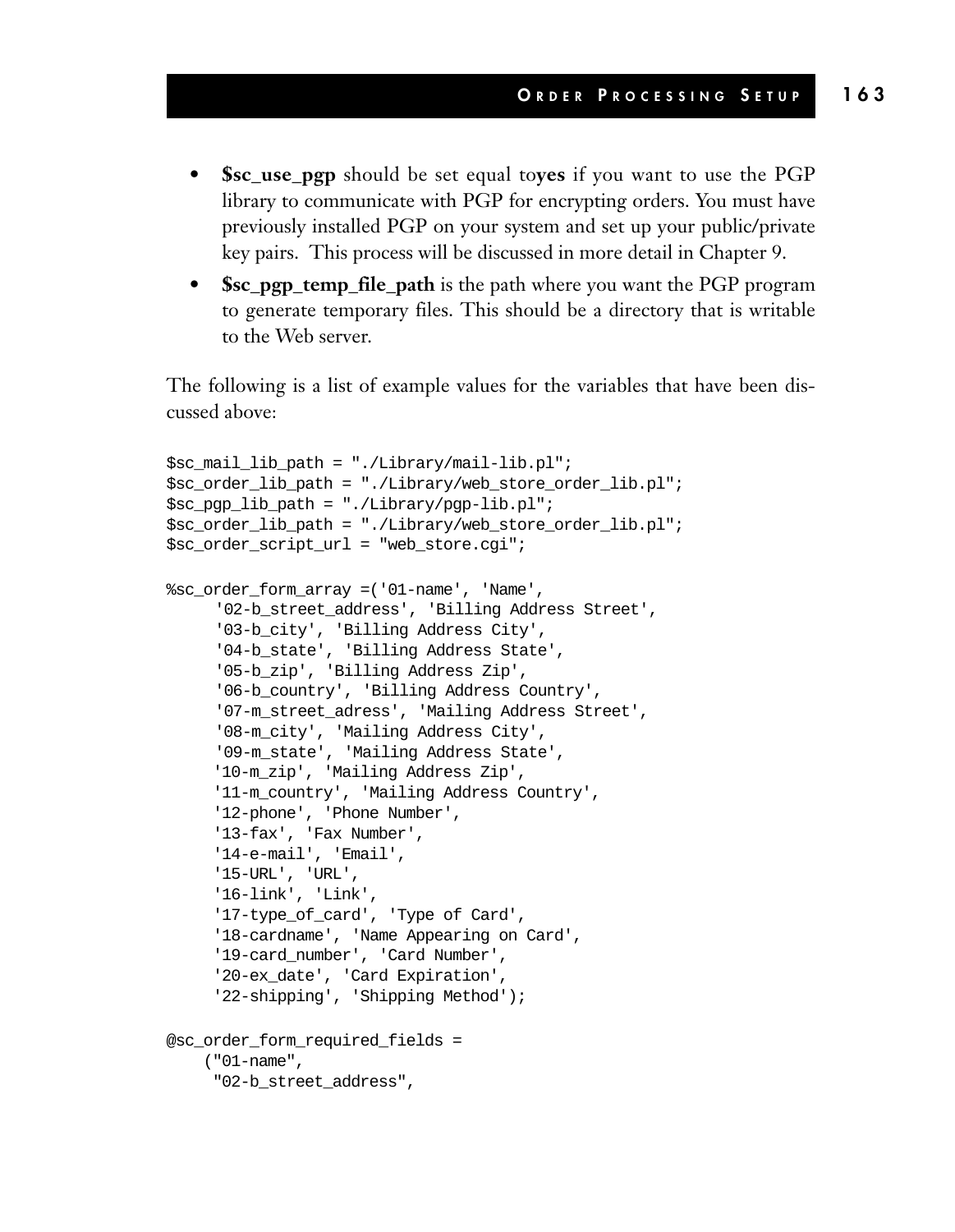```
"03-b_city",
"04-b_state",
"05-b_zip",
"12-phone",
"14-e-mail");
```

```
$sc_order_with_hidden_fields = "yes";
$sc_calculate_discount_at_display_form = 1;
$sc_calculate_discount_at_process_form = 1;
$sc_calculate_shipping_at_display_form = 0;
$sc_calculate_shipping_at_process_form = 1;
$sc_calculate_sales_tax_at_display_form = 1;
$sc_calculate_sales_tax_at_process_form = 1;
@sc_order_form_shipping_related_fields =
    ("22-shipping");
@sc_order_form_discount_related_fields =
    ();
```

```
@sc_shipping_logic =
     ("ups||1-10||5",
      "ups||11-||10",
      "fedex||1-10||20",
      "fedex||11-||30");
```

```
@sc\_discount\_logic = ("|1-||1");
```

```
$sc sales tax = ".05"; # 5%
$sc_sales_tax_form_variable = "04-b_state";
@sc_sales_tax_form_values = ("md", "Maryland");
```

```
$sc_order_email = "you\@yourdomain.com";
$sc_send_order_to_email = "yes";
$sc_send_order_to_log = "no";
$sc_order_log_file = "./Admin_files/order.log";
$sc_order_check_db = "yes";
```

```
$sc_use_pgp = "no";
$sc_pgp_temp_file_path = "./Admin_files";
```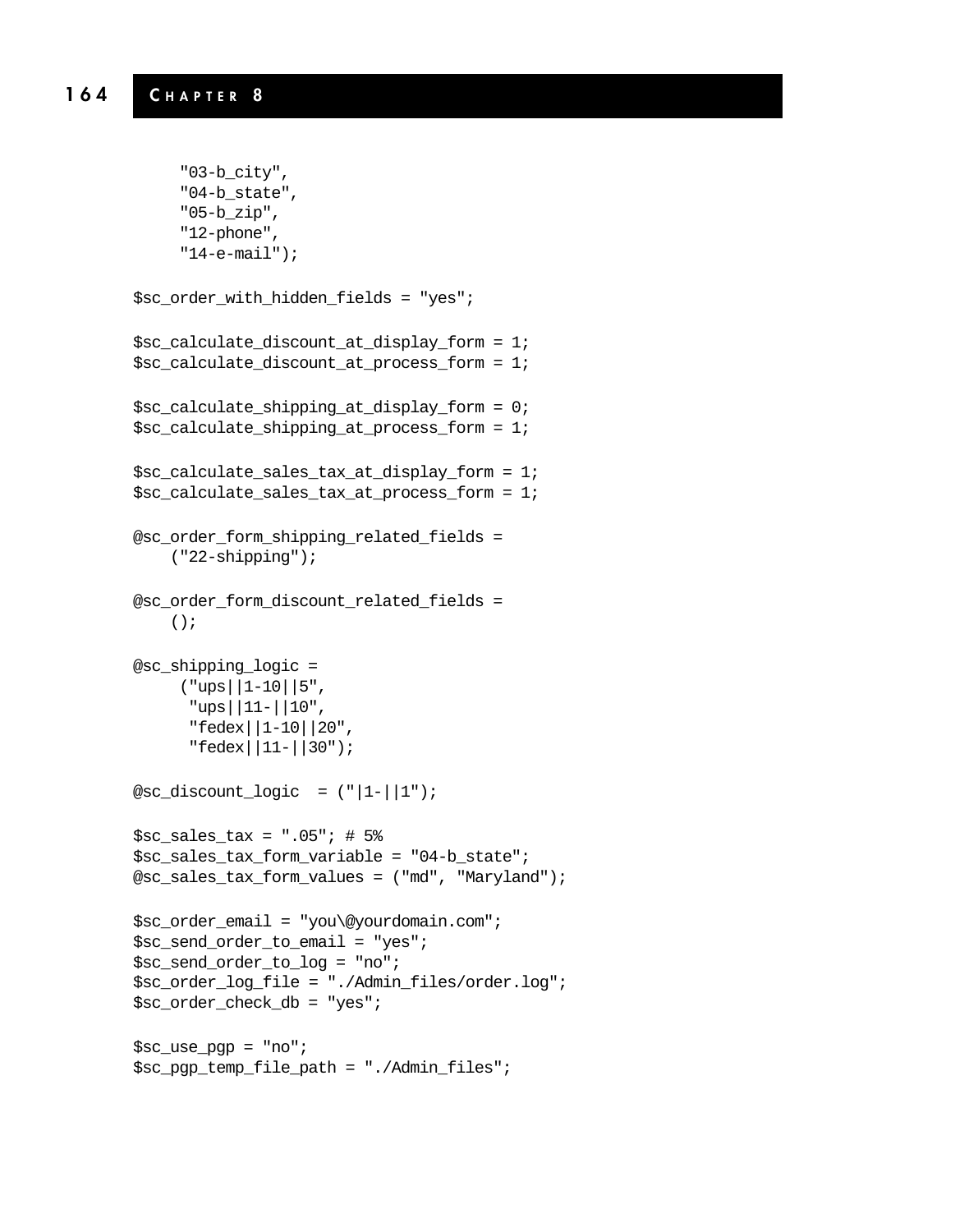### **Defining Shipping, Discount, and Sales Tax Calculation Order**

The Web store shipping costs, discounts, and sales tax can be calculated either when the order form is displayed or after the order form has been submitted by the customer. All three types of calculations have the flexibility of being configured to rely on what the customer types into the order form.

For example, some Web stores may be set up such that the shipping is always done through UPS with rigid logic. Other Web stores may allow the user to choose the type of shipping on the order form itself. Allowing the user to choose the type of shipping will generally affect the cost. Thus, each of these calculations also have the ability to be configured such that they only calculate after the order form has been submitted. In addition, each calculation has the flexibility of being able to be calculated in conjunction with, before, or after any other calculation is applied to the subtotal. All these options are discussed below.

The key to specifying the calculations that are performed lies in the following variables:

\$sc\_calculate\_discount\_at\_display\_form \$sc\_calculate\_discount\_at\_process\_form \$sc\_calculate\_shipping\_at\_display\_form \$sc\_calculate\_shipping\_at\_process\_form \$sc\_calculate\_sales\_tax\_at\_display\_form \$sc\_calculate\_sales\_tax\_at\_process\_form

These variables are numeric variables valued from 0 to 3. If any of them is equal to 0, then the Web store does not calculate that value. Each type of value (shipping, discount, and sales tax) has two variables: **at\_display\_form** and **at\_process\_form**. The **at\_display\_form** variable corresponds to whether the calculation occurs at the display of the order form to the user. The **at\_process\_form** variables corresponds to whether the calculation is performed after the order form has been submitted (the order form is being processed).

The order of the calculation is determined by the value of the variables (1 to 3). The following is an illustration of the basic algorithm.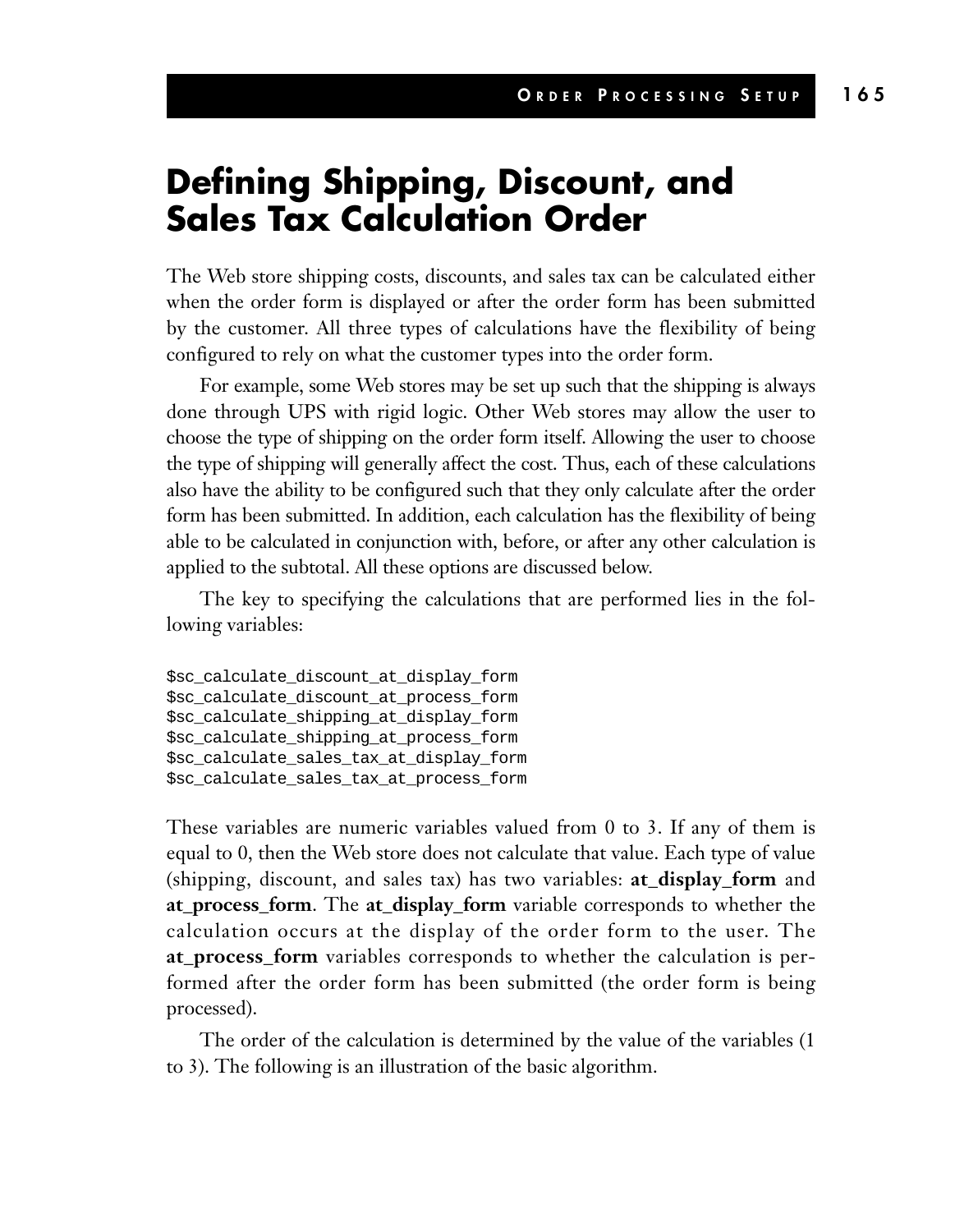#### **166 C HAPTER 8**

- **1.** *Stage One.* All three variables are checked to see if they are equal to 1. If any variable is equal to 1, then the current subtotal is used to calculate their appropriate values. At the end of all the calculations, the subtotal is adjusted to reflect the calculations done at stage 1. The fact that all the calculations are done before the subtotal value is affected is very important. If you wish the calculations to be applied to the subtotal before the next calculation is performed, you merely need to make sure that the values of the variables are not equal. An example will be given below.
- **2.** *Stage Two.* All three variables are checked to see if they are equal to 2. If any variable is equal to 2, then the current subtotal after Stage One is used to calculate the appropriate values. At the end of all the Stage Two calculations, the subtotal is adjusted to reflect these calculations.
- **3.** *Stage Three.* Finally, all three variables are checked to see if they are equal to 3, if any variable is equal to 3, then the current subtotal after Stage Two is used to calculate the appropriate values. At the end of all the Stage Three calculations, the subtotal is adjusted to reflect these calculations.

The following are examples of the application of this algorithm and how you would set up the above variables to accomplish your goal. Various different scenarios are presented.

#### **All Calculations Done at the Same Time**

If all calculations are to be performed at the same time, you need only set up the variables so that all the numbers are equal to 1:

```
$sc_calculate_discount_at_display_form = 1;
$sc_calculate_discount_at_process_form = 1;
$sc_calculate_shipping_at_display_form = 1;
$sc_calculate_shipping_at_process_form = 1;
$sc_calculate_sales_tax_at_display_form = 1;
$sc_calculate_sales_tax_at_process_form = 1;
```
If you follow the algorithm above, only Step One will actually calculate any values since all the variables are equal to 1. Furthermore, all the values (discount, shipping, and sales tax) will all be calculated based on the Stage One subtotal. Only after all these values have been calculated independent of each other will the subtotal be changed to reflect the new values.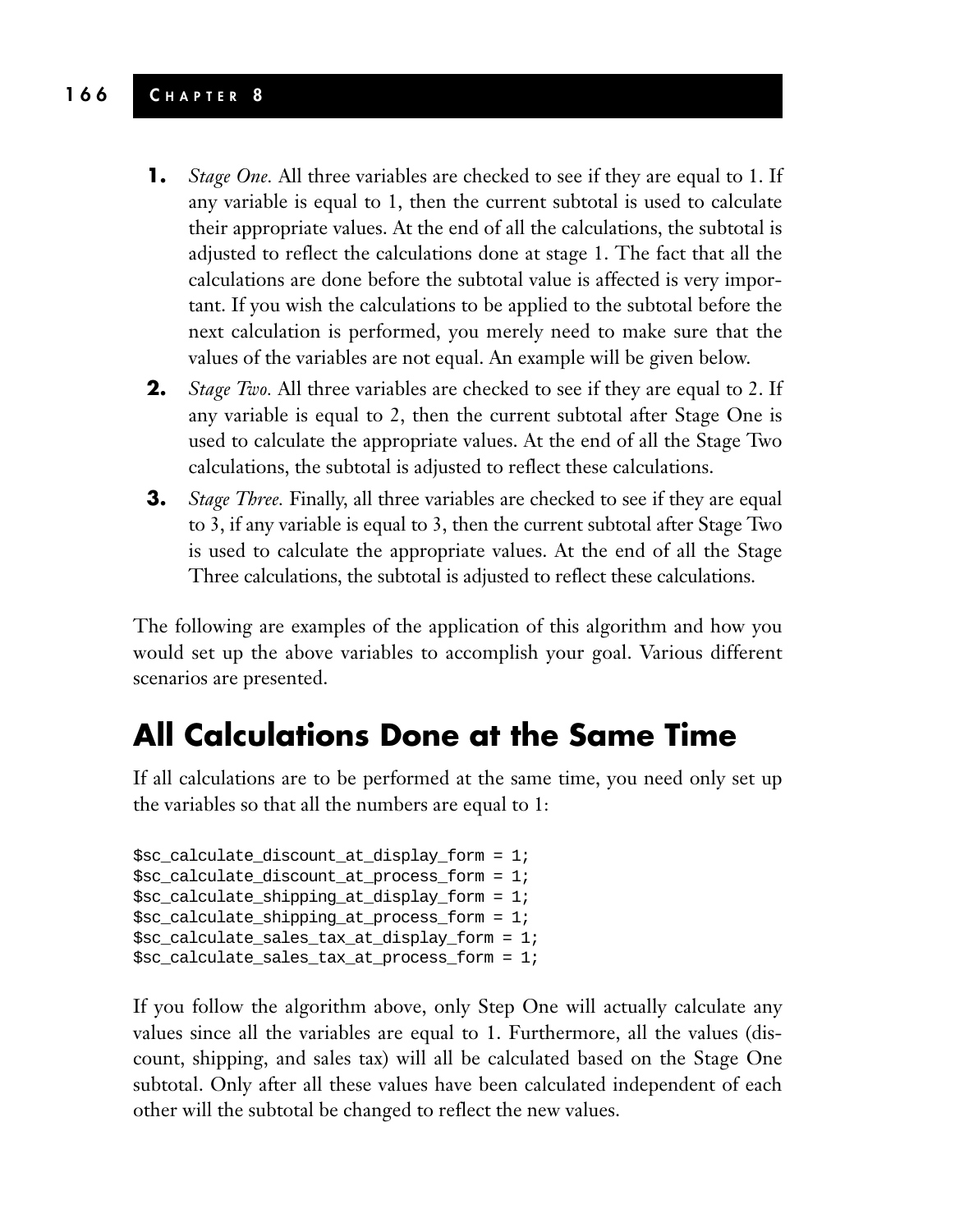Thus, if the subtotal of all the items in an order was \$10.00, and the shipping came out to \$1.00, a discount came to \$2.00, and the sales tax of 5 percent came to 50 cents, then the new subtotal is \$9.50 after all the calculations are applied to the subtotal after Step One of the algorithm.

#### **Calculations Done at Different Times**

If the shipping is to be performed before sales tax which is to be performed before the discount is applied, then the relative variables should be set to **1**, **2**, and **3**, respectively. An example of these values appears below.

```
$sc_calculate_discount_at_display_form = 3;
$sc_calculate_discount_at_process_form = 3;
$sc_calculate_shipping_at_display_form = 1;
$sc_calculate_shipping_at_process_form = 1;
$sc_calculate_sales_tax_at_display_form = 2;
$sc_calculate_sales_tax_at_process_form = 2;
```
If you follow the three steps in the calculation algorithm, then shipping will be calculated at Stage One. Then, the subtotal will have shipping added to it. Next, at Stage Two, the sales tax will be calculated based on the subtotal plus the shipping from the end of Stage One. Then, the subtotal will have the sales tax added to it. At Stage Three, the discount will be calculated based off of the subtotal from Stage Two (with the added sales tax and shipping). Finally, the subtotal from Stage Two will have the discount subtracted from it. This will be the final subtotal.

Thus, if the subtotal for all the items was \$10.00 and the shipping was \$1.00, the new subtotal after Stage One is \$11.00. Then, if a 5 percent sales tax is applied to the new \$11.00 subtotal at Stage Two, a sales tax of 55 cents will be calculated and added to the subtotal. This results in a subtotal of \$11.55. Finally, if the discount came to \$2.00 at Stage Three, the new subtotal will be \$9.55 after the discount is applied.

Notice how a slight change in the logic adjusts the final result subtotal from when we calculated all the calculations at once. Since, this time around, we are calculating the sales tax after the shipping was applied, the sales tax is being calculated on the basis of the larger value of the \$11.00 subtotal instead of the \$10.00 subtotal in the previous scenario.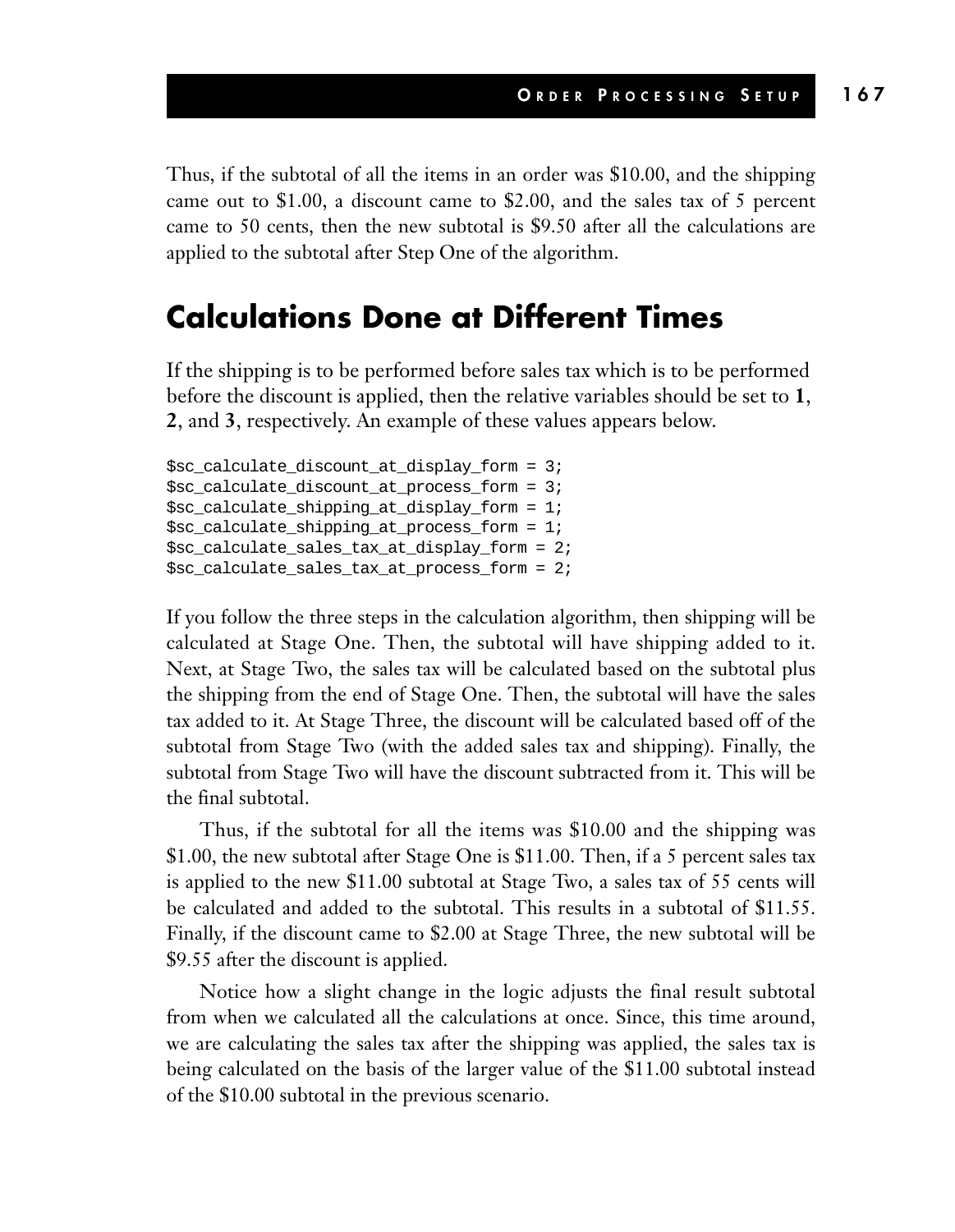#### **Some Calculations Done After Submitting the Order Form**

Sometimes you will want to produce logic where certain calculations are performed only after the order form has been submitted. For example, many online stores calculate shipping differently depending on whether the user chooses UPS, FedEx, or some other shipping method at the level of the order form. Since it is obvious that shipping depends on an order form variable, in this case we cannot calculate shipping at this time. In addition, the sales tax may depend on what the user has typed into the order form as their state. A person who is out of state should not have state sales tax applied.

The first example where everything was calculated at once would be affected by making the shipping and sales tax variables at the display of the order form equal to 0. The discount will still be calculated just like before. An example of these variables appears below:

```
$sc_calculate_discount_at_display_form = 1;
$sc_calculate_sales_tax_at_display_form = 0;
$sc_calculate_sales_tax_at_process_form = 1;
```
The case of the second example where the sales tax is calculated after the shipping and then the discount is applied after the shipping and sales tax is more interesting. In this case, although discount does not directly rely on a form variable, we do not want to calculate it at the display of the order form since the discount is clearly dependent on the resulting subtotals after shipping and sales tax have been applied. However, if sales tax and shipping cannot be applied at the display of the order form, then we can not apply the discount here either. The following is a list of what the variables would be given this new twist on the scenario:

```
$sc_calculate_discount_at_display_form = 0;
$sc_calculate_discount_at_process_form = 3;
$sc_calculate_shipping_at_display_form = 0;
$sc_calculate_shipping_at_process_form = 1;
$sc_calculate_sales_tax_at_display_form = 0;
$sc_calculate_sales_tax_at_process_form = 2;
```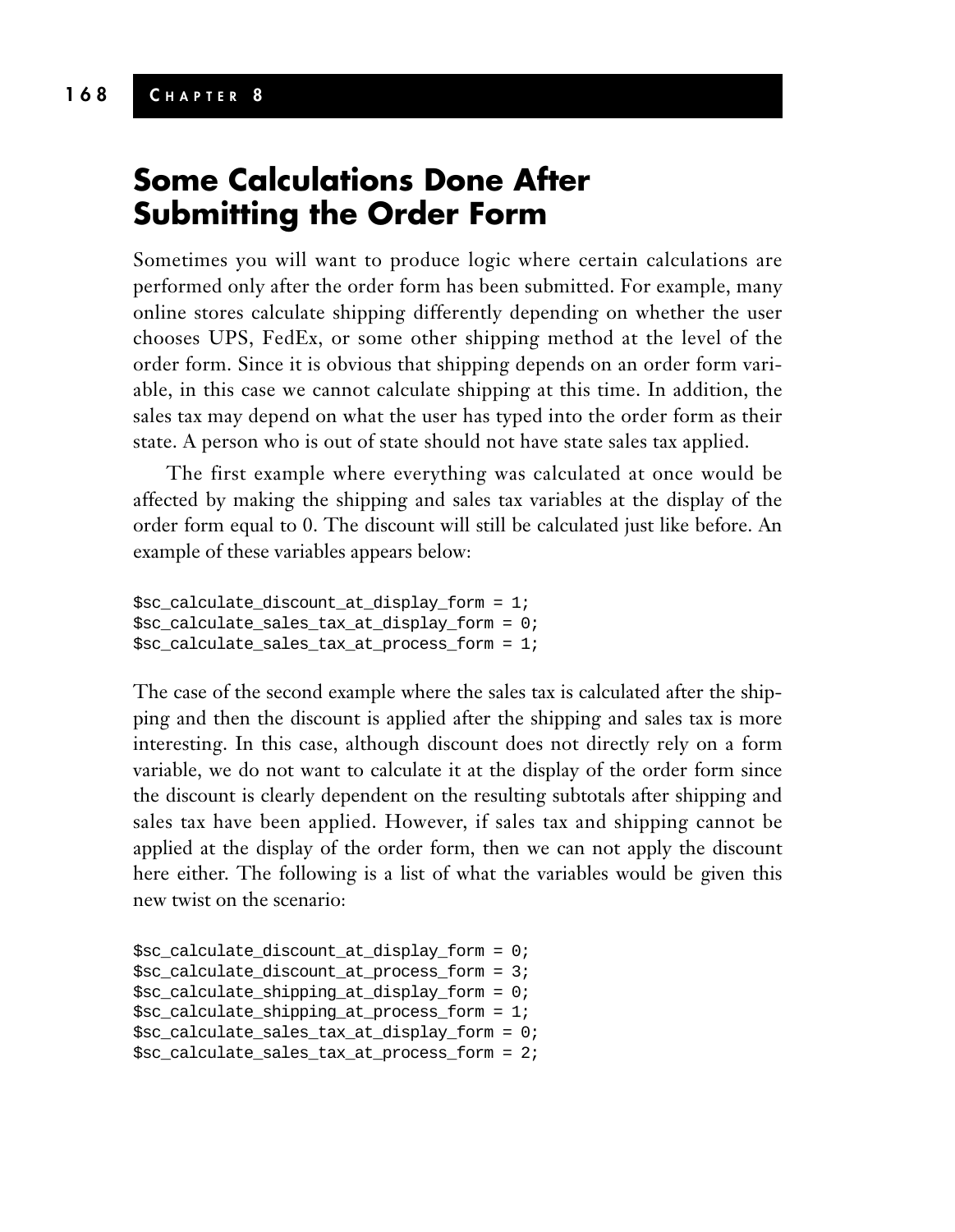### **Defining Shipping and Discount Logic**

Shipping and discount logic are defined in exactly same way except that the value calculated from the discount logic is subtracted, rather than added, to the current subtotal. Thus, our examples of how we define shipping and discount logic will focus on defining the shipping logic variables.

### **Logic Where Shipping Is Independent of Any Form Variable**

If shipping is independent of any form variable value from the order form, then **@sc\_order\_form\_shipping\_related\_fields** is set equal to an empty list. In the example below, **@sc\_shipping\_logic** is set so that the shipping is always equal to \$5.00:

```
@sc_order_form_shipping_related_fields = ();
@sc_shipping_logic = (|"|1-||5");
```
Recall that **@sc\_shipping\_logic** is an array of elements that correspond to logic performed to get the final shipping value. Each logical element is a pipe-delimited list that determines whether the logic is satisfied and the amount of shipping to be applied if that logic is satisfied. The first elements of the pipe-delimited list correspond to the **@sc\_order\_form\_ shipping\_related\_fields** array. If there are no elements in that array, then the first element of the list is the subtotal to compare against, the second element is the quantity, and the third field is the measured quantity to compare against. The last field is the actual shipping cost to apply if the previous fields are matched.

In the above example, the first field is empty so there is no match done on the subtotal. The second field consists of **1-**, which is an open-ended range. This means that quantities of 1 or greater have this shipping logic applied to them. Finally, since the third field is empty so there is no measured quantity to compare against. Since the quantity of **1-** applies to all orders with any items, the shipping will always be \$5.00 (the value of the last field).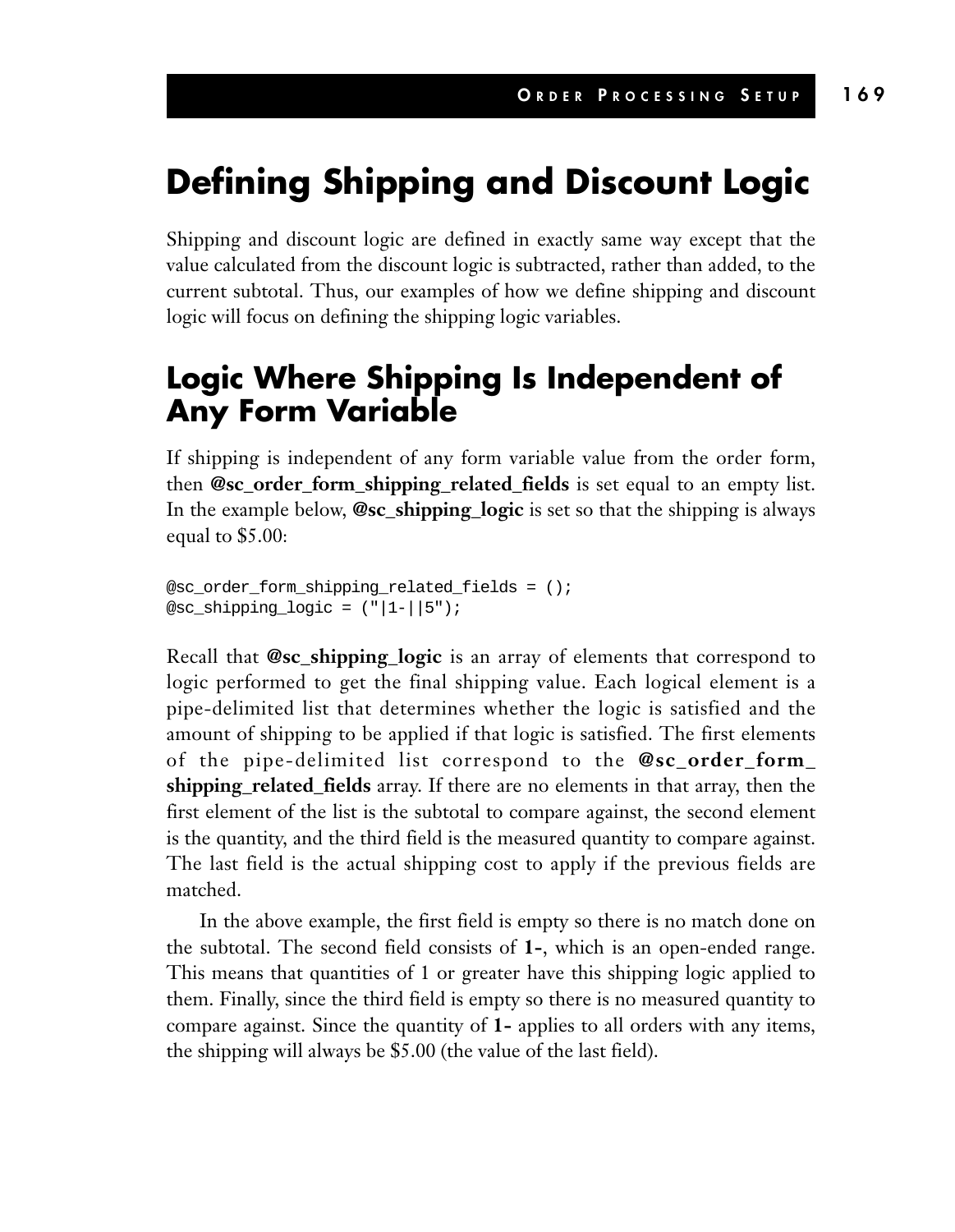#### **Logic Where Shipping Is a Percentage of the Subtotal**

In this example, the shipping is calculated the same way as in the example above. Except that instead of a flat amount for shipping (\$5.00), we calculate the shipping as a percentage of the subtotal. This is done by simply adding a % symbol to the shipping amount in the field. An example of applying a 10 percent shipping charge is given below:

```
@sc_order_form_shipping_related_fields = ();
@sc_shipping_logic = ("|1-||10%");
```
Notice that the value to apply is listed as the number **10** followed by a **%** sign. The % sign tells the Web store to apply the shipping as a percentage rather than a whole shipping amount.

### **Logic Where Shipping Is Dependent on Shipping Type**

When the shipping logic is dependent on the shipping type that the user selected in the order form, we need to set the **@sc\_order\_form\_shipping\_ related\_fields** to show that this form field needs to be compared against. In the example below, the array is set to the form variable field name **22 shipping**. In this case, the first pipe-delimited field in each element of the **@sc\_shipping\_logic** array now gets compared against this form variable:

```
@sc_order_form_shipping_related_fields = ("22-shipping");
@sc\_shipping\_logic = ( "ups|1-10|||5",
"ups|11-19|||10",
"ups|20-|||12",
"fedex|1-10|||7",
"fedex|11-19|||14",
"fedex|20-|||21" );
```
In the preceding example, if the value filled into **22-shipping** form field is **ups**, then the first three elements of **@sc\_shipping\_logic** are compared. If the value filled into **22-shipping** is **fedex**, then the last three values of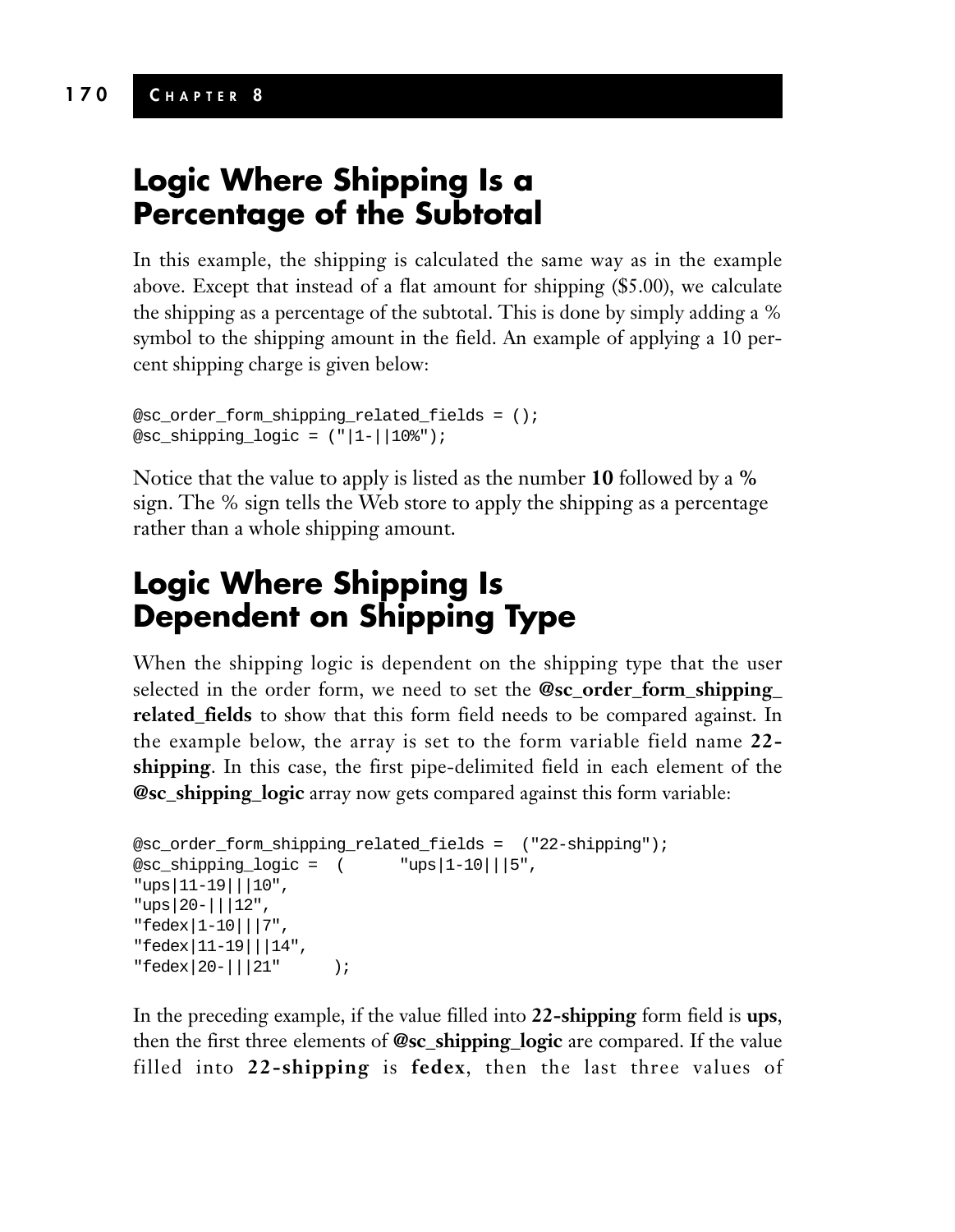**@sc\_shipping\_logic** will be examined further. Since the first field after the shipping type field has values to compare against this time instead of the second field, this means that we are comparing subtotal amounts instead of quantities. The measured amount is also left blank.

Based on the above variable settings, there are several examples to examine. First, if the **22-shipping** field is **ups** and the subtotal is \$15.00, then we match the element that says **ups|11-19|||10**. This means that the shipping would be calculated as \$10.00. If the **22-shipping** field is fedex and the subtotal is \$50.00, then the shipping would become \$21.00 since this matches **fedex|20-||||21**.

#### **Logic Where Shipping Is Dependent on Shipping Type and Zip Code**

This example is just like the previous one except that the shipping will be dependent on the zip-code field that the user enters as well as the shipping type field. Notice below that the **@sc\_order\_form\_shipping\_related\_fields** has the zip code added to it. In addition, the zip code range to match against is now added to the pipe-delimited logical elements in the **@sc\_shipping\_logic array**. The shipping logic is no longer dependent on the subtotal amount in this example. Notice that this is indicated by leaving the three fields after the shipping type and zip code empty—since the fields after the **@sc\_order\_form\_shipping\_related\_fields** correspond to subtotal, quantity, and measured-quantity comparisons.

```
@sc_order_form_shipping_related_fields =
("22-shipping", "05-b_zip");
@sc\_shipping\_logic = ( "ups|-10000||||5",
"ups|10001-20000||||10",
"ups|20001-||||12",
"fedex|-10000||||7",
"fedex|10001-20000||||14",
"fedex|20001-||||21" );
```
If the zip code is 09000 and the shipping type is **ups**, then the shipping will be \$5.00 since this matches the element that has a shipping type of **ups** and open ended range for the zip code **-10000**. If the zip code is 20855, and the shipping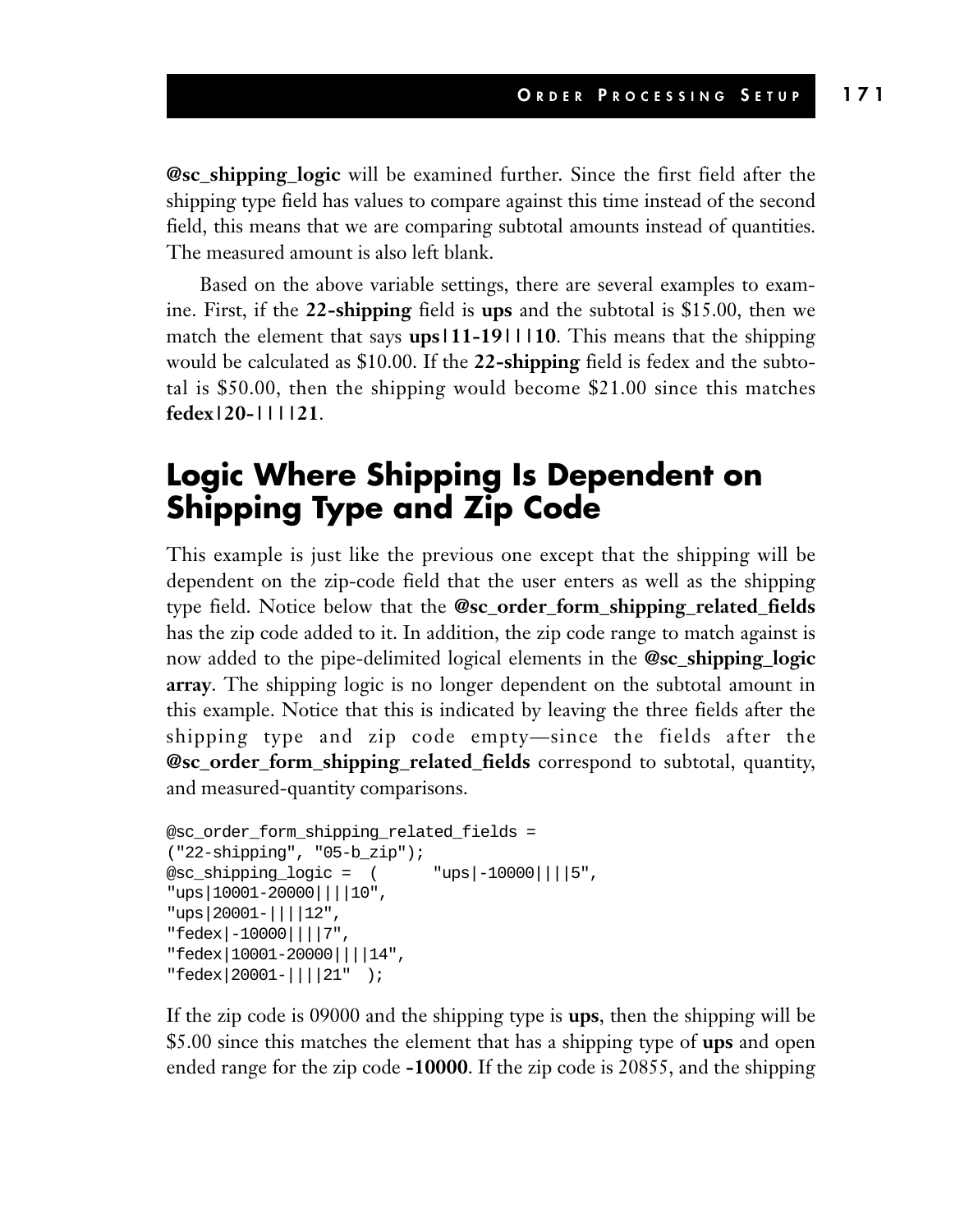type is **fedex**, then the shipping will be \$21.00 since this matches element with a shipping type of **fedex** and the open-ended zip code range **20001-**.

### **Logic Where Shipping Is Dependent on Measured Quantity**

This example has no dependency on form variables. Instead, the shipping costs will be dependent on the weight of what was ordered. For this example, assume that **\$sc\_cart\_index\_of\_measured\_value** is set equal to a field in the cart that corresponds to the weight of the items being ordered. Also, assume that the weight is measured in kilograms. It really does not matter what the weight field unit is, as long as it is consistent throughout the catalog. When this field is set, the Web store automatically keeps track of this field and keeps a running subtotal of it. Since this example does not depend on any order form variables, **@sc\_order\_form\_shipping\_related\_fields** consists of an empty list (nothing). The **@sc\_shipping\_logic** array consists of shipping prices for the various weights. The third field is the measured quantity (weight). The first two fields (Subtotal and Total quantity) are left blank because they will not be affecting the shipping cost in this example. The code for the Measured quantity example appears below:

```
@sc_order_form_shipping_related_fields = ();
@sc\_shipping\_logic = ( ||-10|1",
"||11-20|2",
"||21-30|3",
"||31-50|4",
"||51-75|5",
"||76-|20");
```
Thus, if the weight is **5 kg**, the shipping will be \$1.00 because the open-ended comparison (**-10**) corresponds to **5 kg**. If the weight is **40 kg**, then the shipping will be \$4.00 since **40 kg** falls in the comparison range **31-50**.

### **Shipping and Discount Logic Summary**

**@sc\_order\_form\_shipping\_related\_fields** and the **@sc\_shipping\_logic** Setup variables are key to determining how shipping is calculated. Flat-rate shipping can be indicated by simply having one element in **@sc\_shipping\_logic**, which is not dependent on any form variable. Complex shipping tables including zip codes can also be represented easily by adding form variables to the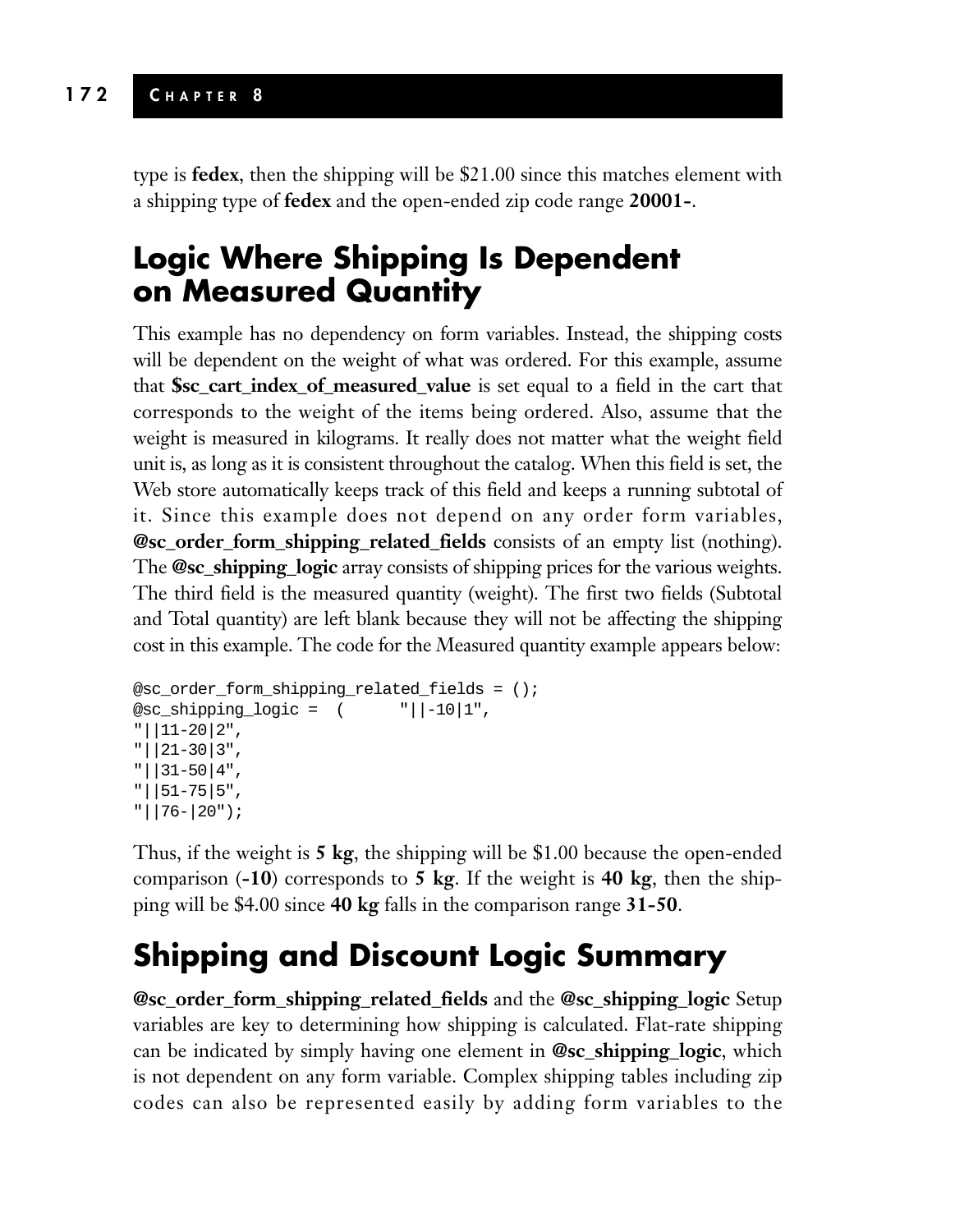**@sc\_order\_form\_shipping\_related\_fields** array and then representing their different values and options in the **@sc\_shipping\_logic** array elements.

The same flexibility of logic that can be applied to calculating shipping can also be applied to discounts. The **@sc\_order\_form\_discount\_related\_fields** and **@sc\_discount\_logic** arrays correspond exactly to the arrays related to shipping logic. All the rules that apply to configuring shipping logic apply to configuring discount logic as well.

### **Setting Up Mail-lib.pl**

Setting up **mail-lib.pl** for emailing nonencrypted orders is very simple. The only variables that need to be set are **\$sc\_mail\_lib\_path**,which should be set to the path and filename of the mail library you are using, **\$sc\_send\_order\_to\_email** should be **yes**, and **\$sc\_order\_email** should be set to your email address. Note that **\$sc\_order\_email** should have a backslash (\) appear before the @ symbol.

The **mail-lib.pl** distributed with the system by default is UNIX-specific. It uses the UNIX **sendmail** command located at **/usr/lib/sendmail** by default. If you find your UNIX-based Web store is not sending email, you may need to change the path of **sendmail** in the **mail-lib.pl** file. At line 42, the variable to change is **\$mail\_program** in this file.

#### **Windows NT and Windows 95 Server Considerations**

If you are using a Windows NT–based Web server, you should be using **smtpmail-lib.pl**. To use this version of the library instead of the sendmail version, copy the **smtpmail-lib.pl** file over the **mail-lib.pl** that is distributed with the UNIX version of the script. Then, edit the **mail-lib.pl** file so that **\$mail\_os** is set equal to **NT**. If you are using Windows 95, you will need to do an additional adjustment to the source code so that the line that reads:

\$SMTP\_PORT = (getservbyname('smtp','tcp'))[2];

is changed to

 $$SMTP$  PORT = 25;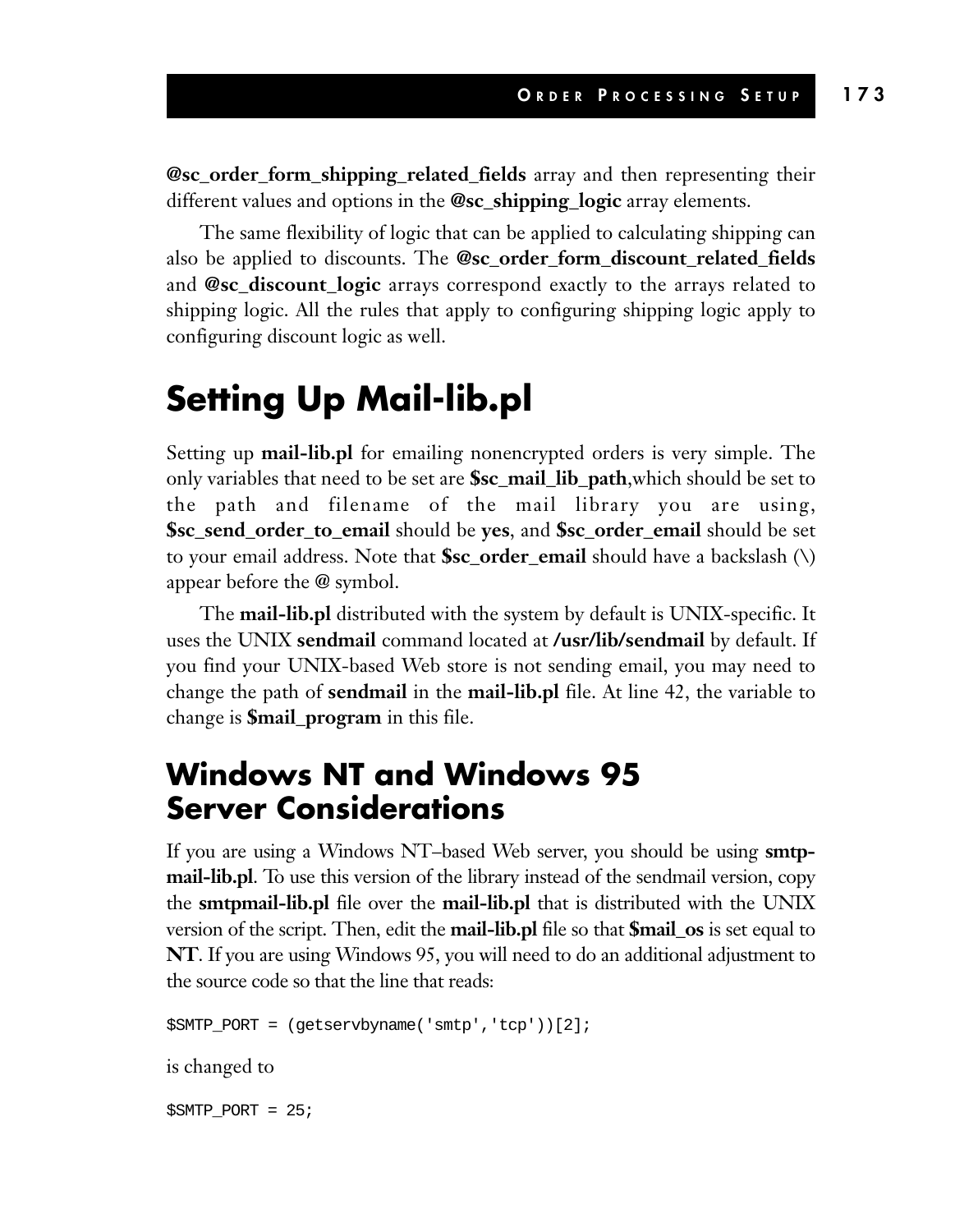As of this writing, the Windows 95 version of Perl has trouble with the **getservbyname** socket call.

In addition, if you are using the SMTP version of the **mail-lib.pl** file, then you will need to make sure that the email address that you are sending orders to is the direct email host that is processing the SMTP mail.

Very large sites typically give you an email address that fits the large domain name such as **you@yourdomain.com**. However, in a large domain, there may be too many email addresses for any one server to handle all the Internet traffic. Therefore, the **yourdomain.com** part of the email address is usually just an alias for another machine that does the actual mail handling. This machine name is usually more specific than **yourdomain.com**, such as **mailserver.yourdomain.com**. Figure 8.2 shows an example of how it is possible that the server that actually processes the mail may not always be the hostname that you are sending mail to.



**Figure 8.2** Emailing to someone@anotherplace.net does not always go directly to anotherplace.net.